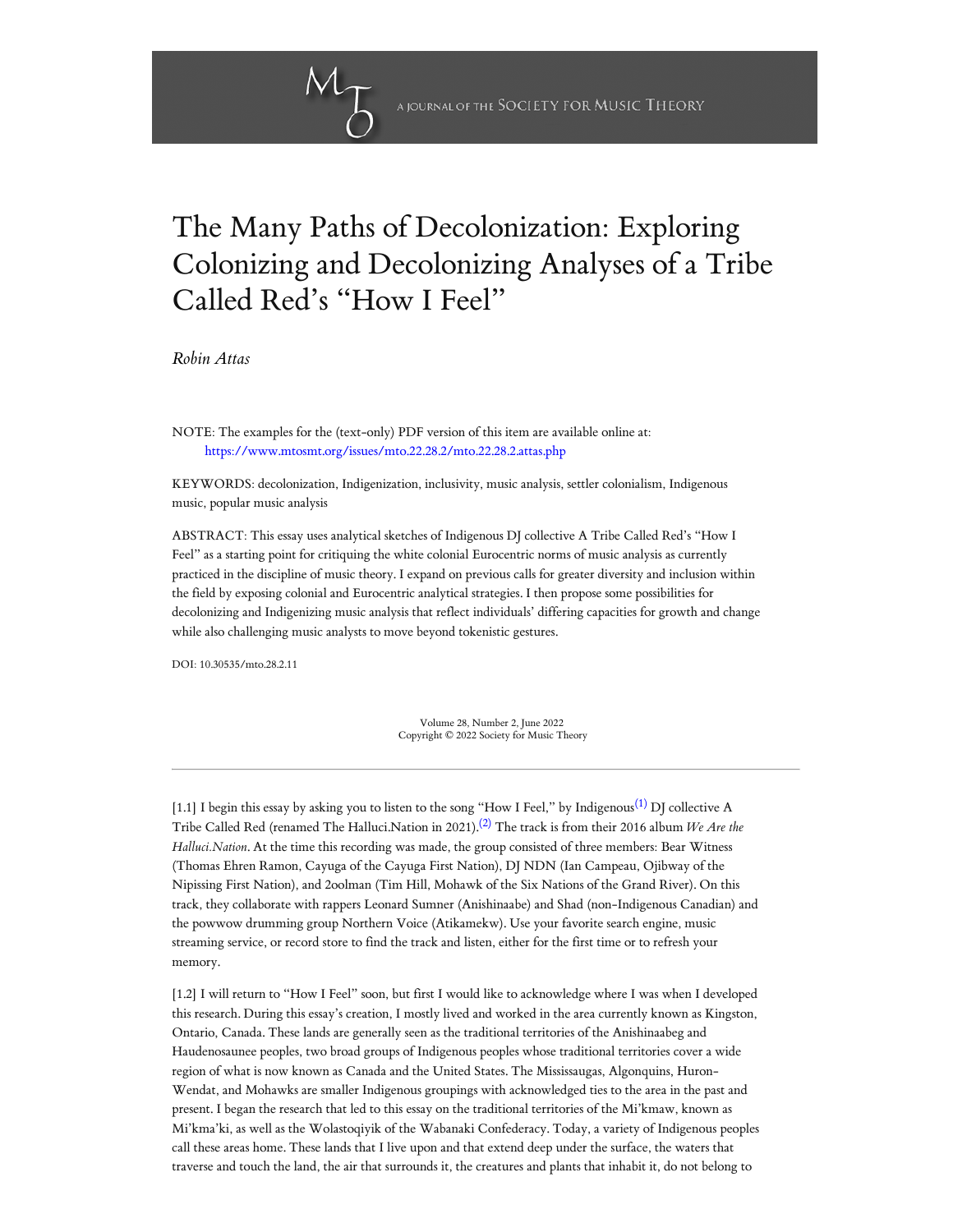me or to my institution or my nation-state, even though there are laws and practices that claim they do. I acknowledge the land, its histories, and the Indigenous peoples who are its traditional caretakers, because it is important to understand this history to understand the present. It is also a first step towards recognizing and addressing my complicity in occupying this land and benefiting from that occupation. I was born in Montréal, Canada, and I identify as a settler, since my ancestors came uninvited to the land currently known as Canada from Scotland, England, Ireland, Norway, and Greece.<sup>[\(3\)](#page-15-0)</sup> Today I demonstrate settler privilege by living on this territory and gaining personal benefits without meaningful heed to the protocols and rights of the Indigenous peoples who were here first.

<span id="page-1-1"></span><span id="page-1-0"></span>[1.3] You may be wondering why I am writing about land and territory in a music theory article. In Canada and elsewhere, it has become fairly common to open both oral and written proceedings with land or territorial acknowledgments.<sup>[\(4\)](#page-15-1)</sup> In Canada, the move towards land or territorial acknowledgments, as well as broader societal attention on the relationship between Indigenous and non-Indigenous peoples in this country, was mainly motivated by the release of the Truth and Reconciliation Commission of Canada's final report in December 2015. In that report, ninety-four "Calls to Action" offer the country various paths forward after the commission's detailed work documenting the horrors of over one hundred years of state- and church[sanctioned "cultural](#page-14-2) genocide" through the Indian Residential Schools system (Truth and Reconciliation Commission of Canada 2015, 1). [\(5\)](#page-15-2) Canadian higher education institutions are specifically named in many of the calls, and they have responded in ways both tokenistic and meaningful. $^{(6)}$  $^{(6)}$  $^{(6)}$  Since music theory is an academic discipline in Canada, it makes sense for me, as a Canadian music theorist, to respond to the Truth and Reconciliation Commission's report along with every other academic discipline and Canadian resident. Indeed, such work is increasingly expected in university settings as ongoing events maintain a focus on the present and historical actions by non-Indigenous Canadians that continue to perpetuate colonization. $^{(7)}$  $^{(7)}$  $^{(7)}$ 

<span id="page-1-6"></span><span id="page-1-5"></span><span id="page-1-4"></span><span id="page-1-3"></span><span id="page-1-2"></span>[1.4] Calls to decolonize and/or Indigenize academic disciplines, higher education, and societies at large have been made for many years in many parts of the world, with scholars offering a variety of theoretical and practical perspectives on the issues at stake.<sup>[\(8\)](#page-15-5)</sup> In some of these locations, the colonizers have left or been forced out, and inhabitants are now grappling with a postcolonial legacy. However, Canada, and many other countries (including the United States where this journal is published) is a *settler colonial* state, a place where colonizer settlers arrived and continue to arrive without intent to leave, and with intent both explicit and implicit to eliminate any current inhabitants.<sup>[\(9\)](#page-15-6)</sup> As Patrick Wolfe [\(2006,](#page-14-3) 388) has written, settler colonialism is "a structure, not an event," meaning that contemporary institutions, actions, people, and power relationships continue to force the original inhabitants into ways not their own. Settler colonialism is related to, but distinct from, colonialism, just as decolonization and colonization are related to but distinct from coloniality and decoloniality. Postcolonialism is, again, a related but distinct field of thought, and these movements intersect with capitalist, white supremacist, and hetero-patriarchal structures in complex ways.

[1.5] For the purposes of this essay, which seeks to make broad points about music analysis and music theory rather than fine-grained theoretical arguments, those complex distinctions are less important; however, I do need to describe where my own understandings come from. My use of the terms *decolonization* and *Indigenization* in this article is drawn mainly from scholarship and personal relationships with specific Indigenous people living and working in the territory currently known as Canada, although again, these understandings intersect with others from around the globe, particularly from the United States, Australia, and Aotearoa/New Zealand. My understanding of these complex terms takes particular inspiration from Mi'qmaw education professor Marie Battiste, who compares colonialism (and by extension, settler colonialism) to a strong river current. She writes:

. . . this imperialistic system of knowledge that is considered the 'mainstream' functions like a 'keeper' current in a rapidly flowing river or ocean. The keeper current drags a person to the bottom and then to the top, but if one fights against the current one usually drowns. Decolonization then is a process of unpacking the keeper current in education: its powerful Eurocentric assumptions of education, its narratives of race and difference in curriculum and pedagogy, its establishing culturalism or cultural racism as a justification for the status quo; and [then moving towards] the advocacy for Indigenous knowledge as a legitimate education topic. [\(2013,](#page-10-1) 106-107)

<span id="page-1-7"></span>[1.6] I understand the work of decolonization as uncovering and undoing colonial or settler colonial systems, structures, and practices; I understand Indigenization as efforts to include, forefront, or re/center Indigenous peoples, knowledges, ways of knowing, doing, feeling, and believing in all aspects of contemporary life. $^{(10)}$  $^{(10)}$  $^{(10)}$  I follow Tuck and Yang in asserting that "decolonization is not a metaphor," that it should not be seen as an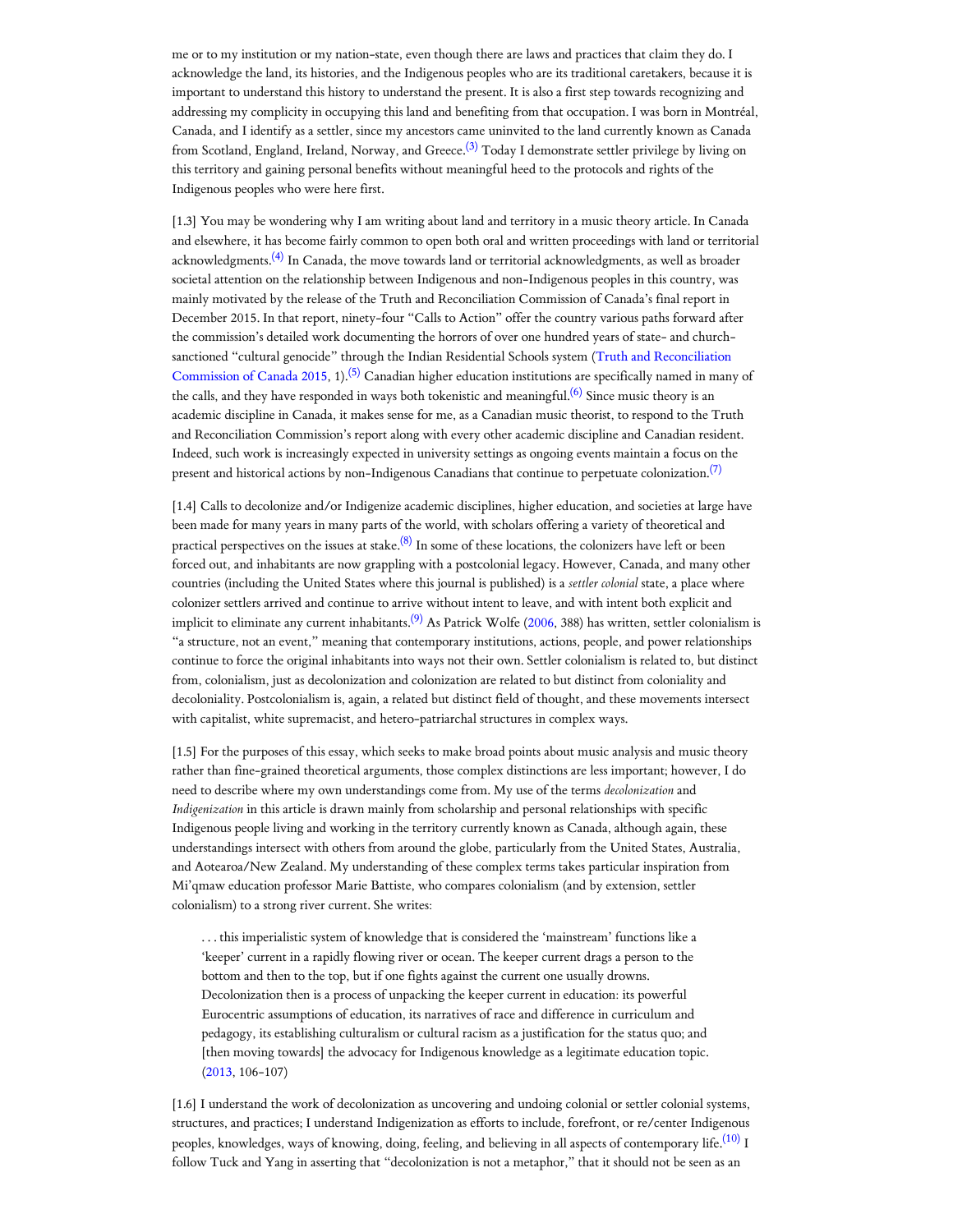"empty signifier to be filled by any track towards liberation" ([2012,](#page-14-4) 8) or as meaningless words that avoid the necessity for settlers to return land and sovereignty to Indigenous peoples, and I use their work to constantly question how my work is contributing to land repatriation and redress. Indigenization has its own challenges in terms of who is doing the work and who is benefitting from it (see Hill [2012\)](#page-12-0), and in terms of the question of whether a colonial institution can ever be meaningfully Indigenized (see [Kuokkanen](#page-12-1) 2007, [Grande](#page-12-2) 2018). As with the relationship between decolonization, Indigenization and other related fields of thought and action, "decolonization and Indigenization, while separate movements, can be mutually reinforcing in the efforts of transformation or liberation from settler colonial oppression" (Grafton [and Melançon](#page-12-3) 2020, 141).

<span id="page-2-0"></span>[1.7] Regardless of geographic location and the specific terms and concepts in use, post-secondary education is well-recognized as a major force in colonization.<sup>[\(11\)](#page-15-8)</sup> Music theory's ongoing participation within postsecondary education thus suggests that this discipline and its practitioners, like others, are complicit in colonization. As Kuokkanen writes, building on [Spivak 1995](#page-14-5), "We academics are not a monolithic group; but we all participate, in one way or another, in the 'business of ideological production'" [\(2007](#page-12-1), xv). Regardless of the intentions of the discipline or its practitioners, music theory and music theorists are and have been active agents of colonization in Canada and elsewhere.

<span id="page-2-3"></span><span id="page-2-2"></span><span id="page-2-1"></span>[1.8] Music disciplines in academia are increasingly recognizing this impact and turning to decolonization and Indigenization as a means of changing both research and pedagogy. $^{(12)}$  $^{(12)}$  $^{(12)}$  In music theory, this activity might be viewed positively as part of the attempts to diversify the discipline in various ways, or more cynically, as an example of (predominantly white) settlers doing exactly what Tuck and Yang advocate against: enacting "moves to innocence" that appear to be making change but actually absolve us of responsibility. Since the Society for Music Theory is overwhelmingly white $^{(13)}$  $^{(13)}$  $^{(13)}$  and research accepted as music theory in peerreviewed conferences and publications continues to be dominated by the repertoire and analytical techniques of Western Europe, $^{(14)}$  $^{(14)}$  $^{(14)}$  I see any moves towards greater diversity as related to the more specific work of decolonization and Indigenization, even though many of these moves are so basic as to seem insufficient in light of Tuck and Yang's statements. Various social justice movements have a lot of common ground in our deeply racist, colonialist, sexist, ableist field (West [Marvin](#page-14-6) 2021; [Ewell](#page-12-4) 2020). The roots of how this situation came to be in music theory and analysis remain under-researched,  $(15)$  and there is much work to be done in terms of understanding the past as well as addressing the present and looking to the future. This work is not easy or fast, and different people will find their own pathways through the work based on their abilities, identities, histories, positions, and motivations. I offer many paths towards decolonization, knowing that not all paths will be appropriate for all people, and that the destination(s) arrived at will vary depending on each individual.

<span id="page-2-5"></span><span id="page-2-4"></span>[1.9] In the remainder of this article, I will focus on broad possibilities for decolonization and Indigenization of music analysis, which, compared to music theory pedagogy, has seen relatively few calls for change or demonstrations of what that change could look like. $^{(16)}$  $^{(16)}$  $^{(16)}$  Returning to [Battiste](#page-10-1) 2013's understanding of decolonization and Indigenization as having two parts, uncovering and recentering, I will use "How I Feel" as a means to uncover some possible Eurocentric or colonial analytical strategies and explore some avenues for decolonizing and/or Indigenizing analysis. Rather than providing clear answers or a single path forward, I will instead focus on asking questions and suggesting options for analysis. This deliberate avoidance of a single right answer or analytical argument may feel uncomfortable or an inappropriately-incomplete musical analysis for some readers; indeed, some may already be feeling uncomfortable with this article for other reasons. But I ask you to be patient and to hold on to that discomfort, to even question it if you can. Self-reflection and the reassessment of seemingly universal ways of knowing, doing, being, and believing is critical to the work of decolonizing in general, and decolonizing music theory in particular. If you encounter uncomfortable moments as you read, ask yourself: why does this make me uncomfortable? Who and what has taught me that this is wrong or "not music theory"? Could these approaches be developed into viable alternatives to the way things are? In other words: try to see your discomfort as a productive place to reflect, which is an important task in and of itself if we are to meaningfully discuss, and ultimately change, existing practices in music analysis.

# *Uncovering Eurocentric modes of analysis*

[2.1] I ask you now to reflect on your listening experience(s) of the song "How I Feel." Since the audience for *Music Theory Online* is primarily music theorists, I can imagine that listening to this piece of music raised particular music-theoretical questions in your mind, and can further imagine four likely analytical starting places for Western European-oriented music theorists. One is the question of the song's large-scale form,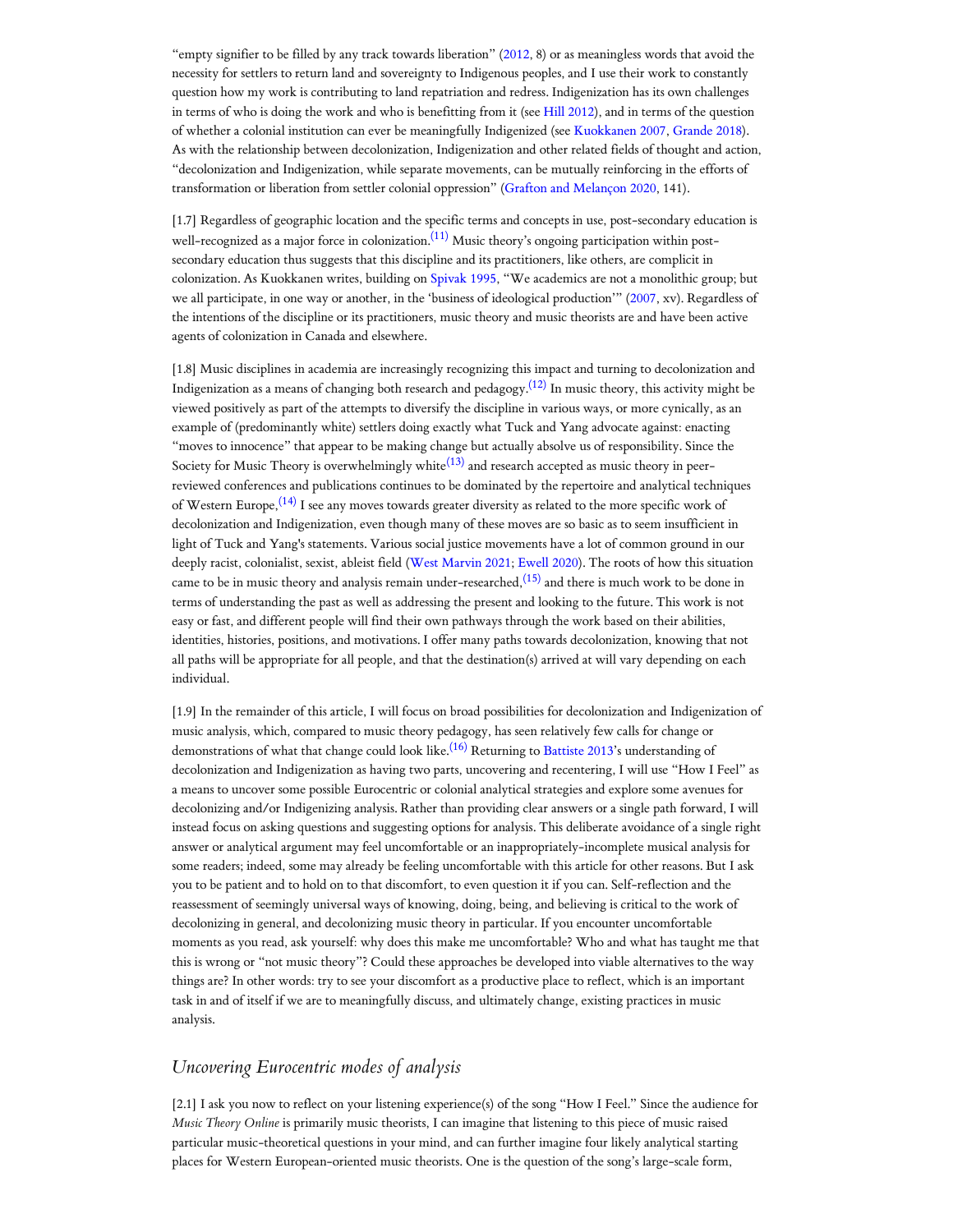shown in Example 1. Sections with similar musical content are identified with the same color in the example, and lead vocals and track timings are included for reference. The song begins with a "buildup" introduction [\(Butler](#page-11-0) 2006, [Attas](#page-10-2) 2015). It continues as a series of verses alternating with a modified version of the introduction that functions either as a chorus or interlude. This musical form is related to other standard forms in EDM-influenced pop music [\(Barna](#page-10-3) 2020), and I could imagine music theory research where "How I Feel" is used as a data point in a corpus study, or as an exemplar of a particular formal type.

[2.2] Another possible entry point for analysis could be Mark Butler's ([2006](#page-11-0), [2014\)](#page-11-1) work on electronic dance music, particularly his analytical methods that focus on how texture is developed over time as loops are layered and combined. Example 2 provides a texture graph of the introduction, first verse, and first interlude. In the example, each dotted vertical line represents one bar of 4/4 time. Each loop is marked with a colorcoded rectangular shape matching the length of the loop. Other sounds that are not repetitive and loop-based are indicated with text or other graphics on the diagram. (Note: the transcription is split into two systems to aid in readability and not because of any formal claims.) Butler's method typically calls for including a sound palette that includes a transcription of each loop in Western European music notation, but I have not included that here because the diagram is sufficient for showing how the overall texture unfolds in time.

[2.3] With this diagram, I might note how the two pitch glissandi provide formal markers for the ends of stanzas 1 and 3. I might also note how the absence of the bass riff at the end of the interlude, along with the suspension of other loops, helps create an even stronger formal division at that moment. Or I could use this analysis to talk about the two powwow drum samples: the first sample establishes a steady quarter note beat, while the second creates a diatonic rhythm of 3+3+2 that divides the bar into three attacks spaced as evenly as possible, but with an anacrustic push at the end (see [Attas](#page-10-4) 2011, 74–79). These differences help create a formal division within each verse. An analysis that continues in this way would be able to address the overall flow of form and meter in the track.

[2.4] A third approach might focus on the development of pitch. Examples 3, 4, and 5 respectively transcribe elements of the introduction, first verse, and first interlude into Western European music notation. The introduction begins with a bass descent A–G–F–E that, on its own, is ambiguous in terms of tonal centricity, although A and E might be heard as centers since they start and end the loop. After one iteration of the loop, the DJs bring in a vocal sample from powwow group Northern Voice. The sample is transcribed with diamond noteheads because the group's vocal style is not the same as Western European art song, but their pitches are close enough that they could be heard as connected to the more focused pitches of the bass line. Northern Voice's entry at (0:11) leads to a new development in pitch content, perhaps hinting at a chord progression A minor—G major—F major—E minor that might reinforce A minor or E minor as a possible key for the riff. However, midway through the first verse between (0:30) and (0:34), a slow electronic glissando starts and ends on a D, challenging this interpretation. In the first interlude beginning at (0:58), the bass riff is layered with a different Northern Voice sample as well as synthesizer chords that suggest a stronger sense of A-centricity. It is also possible to hear it as an A-Aeolian or A-Dorian functional harmonic progression moving through i–bVII–VI–v, a fairly standard progression in popular music.<sup>[\(17\)](#page-16-1)</sup> An analysis that continues on these lines might assign a key for the piece, perhaps on the way towards claiming that the song "subverts" Western European norms of harmony and voice leading. Alternatively, the chord progression might also be used as a data point in a corpus study.

<span id="page-3-0"></span>[2.5] Finally, hip-hop and rap scholars might apply methods developed by Adam Krims [\(2000](#page-12-5)) and Kyle Adams ([2009](#page-10-5)) to discuss the differences between Sumner and Shad's rapped flows in the first and second verses. In Example 6, each row corresponds to a bar of 4/4 time and each column corresponds to a sixteenthnote attack point (marked with a number for the first in each group of four sixteenths and x, y, z for subsequent attacks in each group of four). Each rapper's text is placed at the appropriate attack point, with subtle microtiming variations noted with light blue highlighting since they cannot be transcribed in this system. Words that receive a dynamic accent in the rapper's delivery are highlighted in green, and words that rhyme are highlighted with yellow. The full lyrics for each verse are printed below the transcription.

[2.6] This last method prompts a few observations. Sumner is much more predictable in his accent placement, fitting neatly into the 4/4 meter of the groove and only rarely using a subdivision shorter than an eighth note. Shad's flow, in contrast, incorporates more microtiming variations that play against the more grid-like structure of the groove. In terms of rhyme scheme, Sumner's establishes two pairs of rhyming couplets (albeit of unequal length), while Shad avoids rhymes at first and instead repeats particular words to create a different effect in the first section of his verse. In the second section of his verse, Shad uses looser rhymes. An expanded version of this analytical method might compare Sumner's changes in the third verse with his style in the first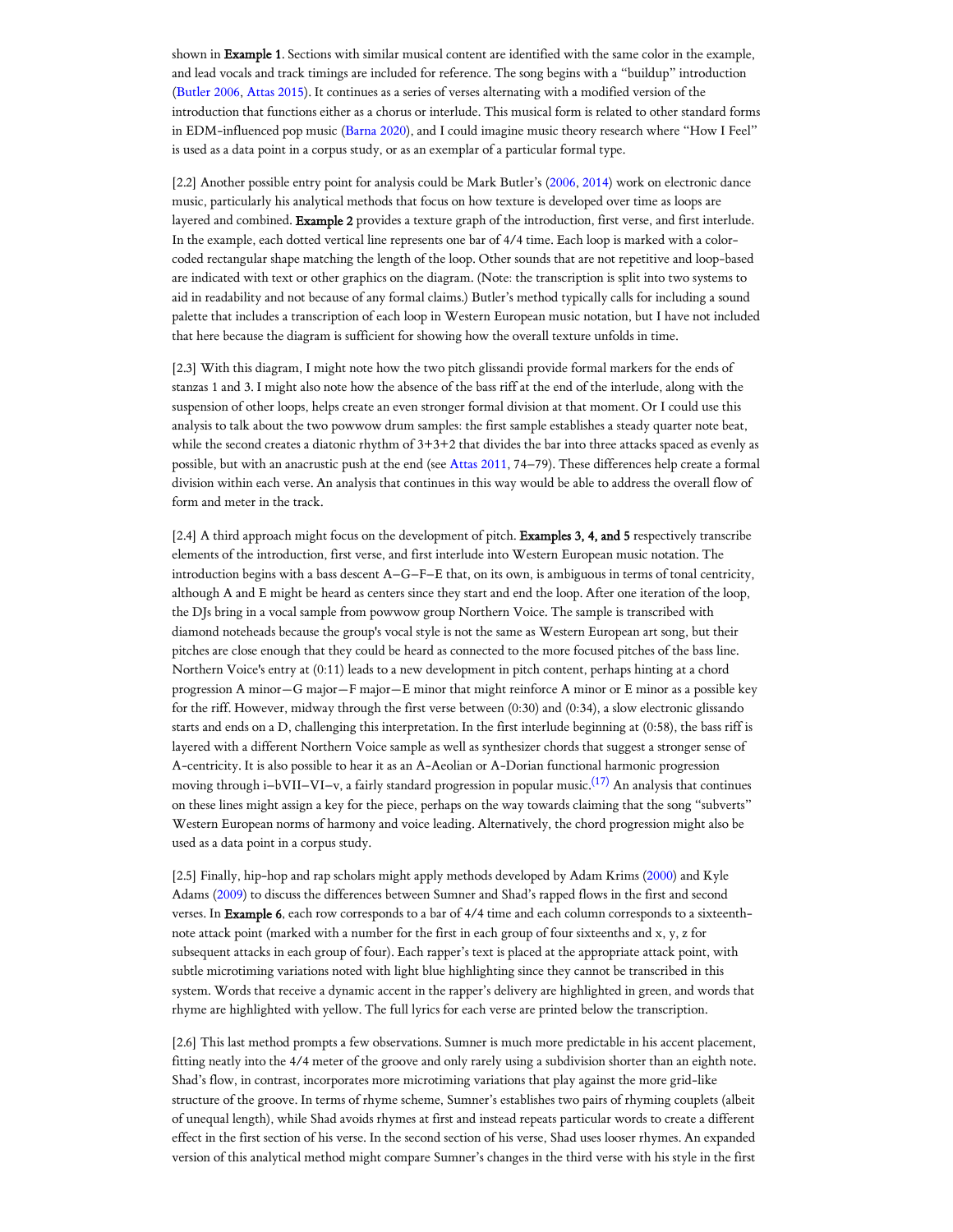verse, use the data to discuss how the rappers' flows intersect with possible meanings of the text, or consider how these performances compare with other tracks by these rappers or others.

[2.7] The foregoing analytical sketches may or may not have aligned with your intuitions when you first listened to "How I Feel," and perhaps provoked a variety of reactions. You may have found that the analytical methods pushed the boundaries of what you consider to be acceptable musical analysis. You may have become absorbed in the analytical sketches and started to critique or imagine extensions to them. You may have held back from full engagement with the analyses, suspicious that, given the title of this subsection, they would soon be critiqued as Eurocentric. You may have worried that enjoying these analyses might somehow make you a bad person, a racist, and/or a colonizer. Whatever your reactions, I again ask you to make note of them as I explore how the analytical norms these sketches are based on or could be seen as Eurocentric, colonial, and insufficient under a decolonizing framework.

[2.8] But how to define what constitutes Eurocentric? The term itself suggests a straightforward definition: anything that centers Western European ways of knowing, doing, being, and believing should qualify as Eurocentric. What this looks like in practice is tricky, however; like any label or category, there are always exceptions, always grey areas, and always the danger of over-essentializing. Yet it is important to try to define Eurocentricity in analysis, since otherwise the Eurocentric—and by extension, colonial—aspects of music analysis will remain hidden and unchanged. In this section, I will raise for awareness some broad and general areas where music analysis could be understood as Eurocentric, rather than advocating for any absolute distinction between the Eurocentric and the non-Eurocentric. More important than the specifics of my definitions is my method for uncovering Eurocentric elements, which includes consideration of what I have and have not done as analyst, what I have included versus what I have left out, and why all that has occurred. I raise these areas of Eurocentricism not as negative criticisms, but as part of this process of uncovering, of ongoing disciplinary self-reflection. I again ask you to notice your reactions as you read: do you feel defensive, criticized? Do you think of exceptions to each point I make? Can you think of other examples that would reinforce these points? Can you sit with the discomfort and see what happens?

<span id="page-4-0"></span>[2.9] I will begin with the identity of the analyst. The four sketches presented previously were completed entirely by me, a white middle-class cisgender female settler of Western European origins with advanced degrees in music theory from Canadian universities and current and past professional appointments as a university music theory instructor.<sup>[\(18\)](#page-16-2)</sup> The way that I listen to music, and indeed the way I approach life on earth, tends to draw on this Western European-derived worldview. The analysts and academic community I cited in my analytical methods mostly share these broad identities and worldview with me, although there are, of course, some notable differences. Our specific identities, positions, and histories are always unique.

<span id="page-4-1"></span>[2.10] The white Western European worldview is reliant on particular attitudes about music, and these are reflected within my approaches in these four sketches and in many other analyses using similar strategies. These attitudes include judgments about which sounds count as music and which count as ignorable noise, what music is worthy of being analyzed, what elements of that music are worth talking about, the notion that music has elements to begin with, and even the notion that it is possible to isolate those elements from other sounds or a broader context. I undertook my analyses in a particular way that is characteristic of our discipline and its underpinnings in Western European modes of thought. I took apart the music, making it appear static and material with written transcriptions and musical examples. $^{(19)}$  $^{(19)}$  $^{(19)}$  I listened and thought and wrote by myself and then spoke about my work with other designated experts in specific ways in academic settings. Then I worked alone as I revised and wrote my findings into an academic essay to share with anonymous peer reviewers and a larger audience. In all these presentations and publications, I communicated almost exclusively in academic English and used many discipline-specific technical terms and notations that I assumed my audience would understand and appreciate.

[2.11] I presented the analyses as mine, claiming ownership over my intellectual property, and mostly left the musicians unacknowledged and unconsulted. I framed the four sketches as likely, perhaps even universal, ways of understanding and analyzing the music. I presented the analyses as an argument, under the assumptions that readers would disagree with or challenge me on the basis of discipline-specific norms, and that these debates and disagreements would open fruitful pathways toward a "right" or "correct" answer. Presently in this article, I am positioning myself as an authoritative expert on the subject, with a right to share my knowledge publicly to advance the state of the field, but perhaps also to enhance my own personal power and prestige. When I presented this research in lectures, I reinforced my authority by speaking from a position alone on a stage above my audience rather than among them, and I wore clothing that further coded me as an expert within Western European white culture.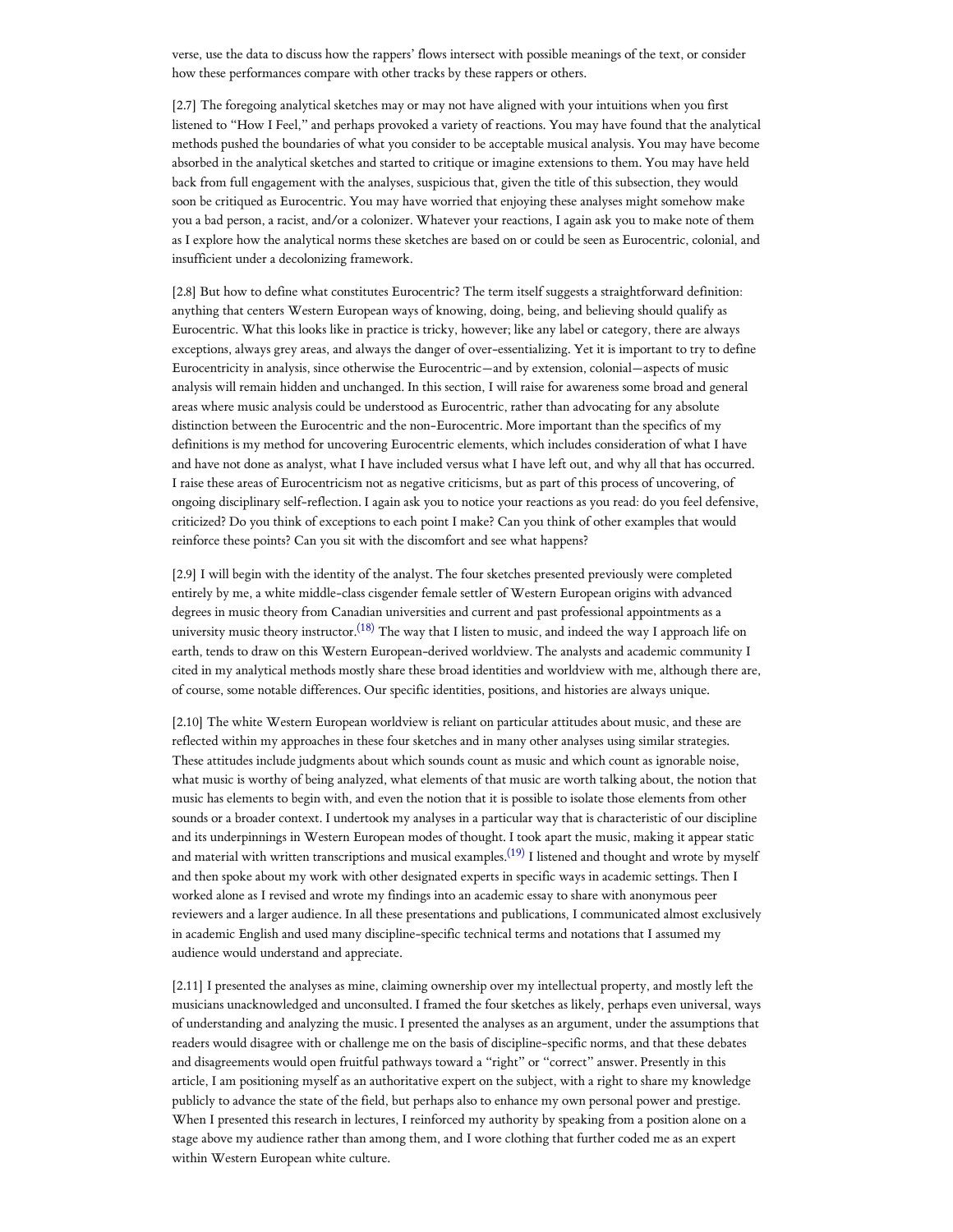[2.12] All of these elements—analyst identity and intention, analytical methods, mode of delivery, and the view of music they assume—are areas of music analysis that may be considered Eurocentric, because they connect to Western European ways of knowing, doing, being, and believing that infuse academic practice generally and music analysis specifically. Since I practice this Eurocentric discipline, and reside in one of the settler-colonial nation states where it is most prevalent, I see myself as more rooted in the cultural practices of my genetic and academic ancestors than those of the Indigenous peoples of the lands I occupy.

[2.13] Sometimes when trying to uncover tacit assumptions, it is helpful to describe or imagine alternative approaches. Example 7 presents a group of influencing factors in music analysis and some possibilities for how to express them. The organization of the example represents an attempt to move away from binary oppositions by grouping words loosely around each element. I leave the groupings unbounded to hint at other possibilities not listed and to offer the potential for categories to blur. What analytical possibilities do these words raise in your mind? Do some seem more acceptable than others? Which do you see as typical, and which do you consider divergent?

# *Steps towards decolonization and Indigenization*

<span id="page-5-0"></span>[3.1] The discussion in the previous section began the work of uncovering the colonial and Eurocentric norms that Battiste ([2013](#page-10-1)) describes as important for "unpacking the keeper current." In this section, I will continue to unpack those norms, but also extend the scope of Example 7 by proposing additional approaches that engage with decolonizing and Indigenizing theories and practices.  $^{(20)}$  $^{(20)}$  $^{(20)}$  At times these alternatives will be contradictory and may appear to be going too far or not far enough, reflecting the messy and human reality of a discourse on the decolonization and Indigenization of higher education, a realm that also contains contradictions and differences of opinion about the means and the ends. In keeping with the title of this article as "The Many Paths of Decolonization," my goal is to present possibilities and multiple pathways that individual readers can explore further, allowing for personal choice and agency rather than adherence to a definitive and singular strategy for change.

<span id="page-5-1"></span>[3.2] Let us begin with analyst identity. There is no way for me to change my identity; however, I can explore ways of analyzing *with* Indigenous peoples rather than *upon* them as research subjects. This follows the call in Kirkness [and Barnhardt](#page-12-6) 2001 for emphasizing reciprocal relationships in interactions between Indigenous and non-Indigenous peoples and groups.<sup>[\(21\)](#page-16-5)</sup> I had this intention in mind when I began this research project in the fall of 2017, but at the time I had just moved to a new institution, had no local connections, and was furthermore unsure of my skills as an ethnographer. The opportunity arose to interview A Tribe Called Red co-founder Ian Campeau, and so I used this interview as my entry point into the project. When I interviewed him, I did not know what direction my analysis would take beyond a vague interest in the way that the band navigates their Indigenous identities within the settler-dominated world of commercial pop. It was not a formal ethnography by any means: we met for an hour, Campeau led the conversation, and I listened and asked questions without any methodological grounding other than my own instincts about how I wanted to engage with another human being at that time. I was particularly sensitive to my white settler identity and Campeau's Indigenous identity in the context of Canadian conversations at the time, and so positioned myself more as a listener and a learner rather than taking a directive role in the conversation. It is also important to remember that Campeau's views were those of one Indigenous individual, not any collective opinion, meaning that his role was not to "speak for" all Indigenous peoples. Perhaps other music analysts who have rarely if ever talked to the musicians whose work they analyze might find inspiration here; scholars with more ethnographic experience will likely find this initial foray insufficient. Regardless of your reactions, I can report that the conversation did impact my analysis. While we did not discuss "How I Feel," our discussion led me away from attempting a formal structural analysis of the song (as in section two above) in favor of broader consideration of decolonization and Indigenization in music analysis that this paper addresses. Several comments by Campeau that educated and inspired me in particular are woven into the narrative below.

[3.3] Another way of addressing analyst identity is to encourage more Indigenous participation in the field of music theory and analysis. This is a more complicated issue, however. On the one hand, including analysts of diverse identities and worldviews within music theory and analysis could lead to a broader range of analytical approaches, reducing the Eurocentric dominance that persists today. On the other hand, greater diversity of analyst identity might not change the Eurocentric norms of the field if work is rejected when it does not conform to those norms. Gatekeeping processes such as peer review, promotion, and tenure need to be scrutinized in this light. Moreover, these sorts of inclusion and equity initiatives are often and rightly criticized as tokenistic "add-and-stir" approaches [\(Kuokkanen](#page-12-1) 2007, 105) that don't change the fundamentals of theory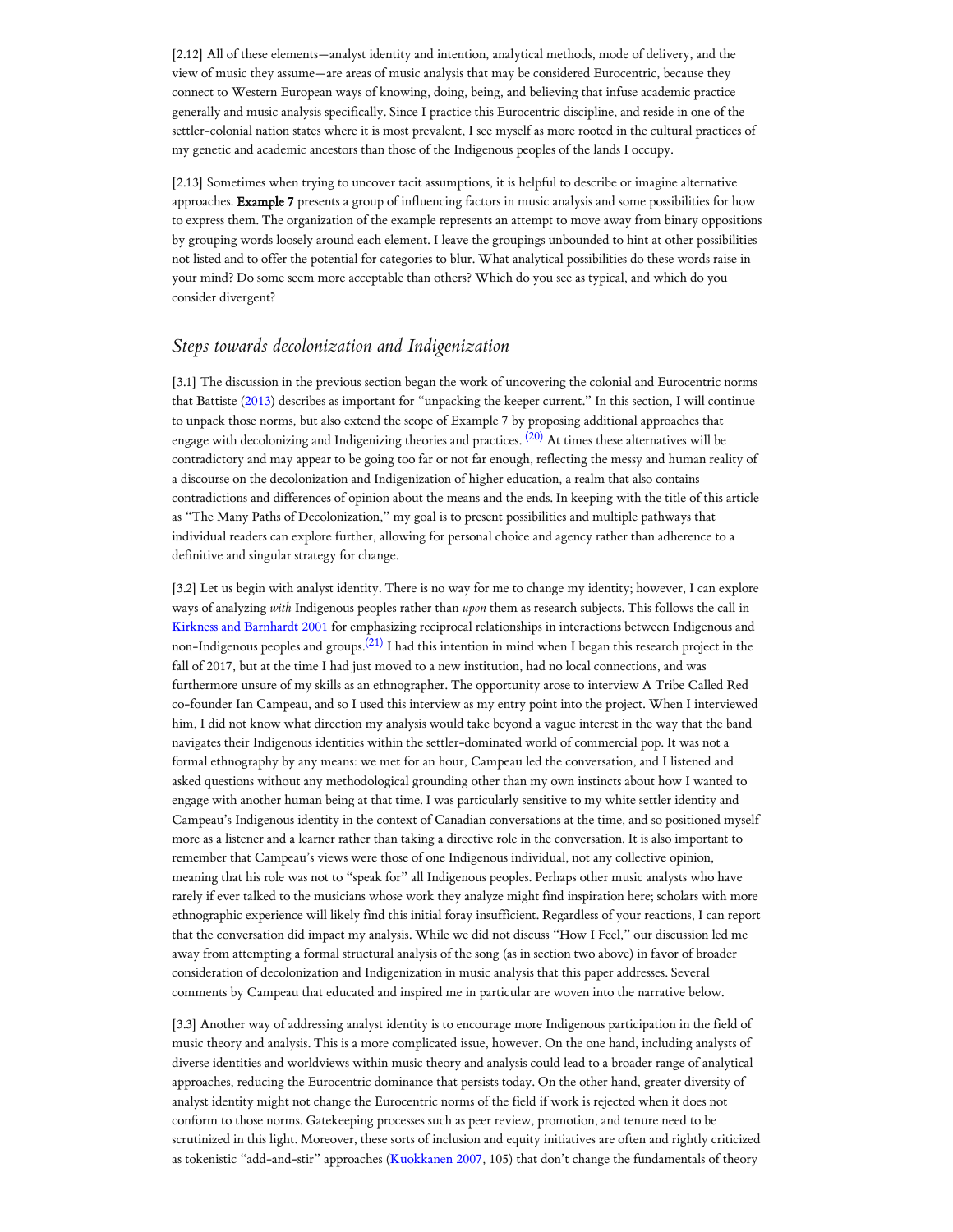<span id="page-6-0"></span>and practice, power and structures, and inequities and colonial attitudes that are rampant in the field and in academia at large.<sup>[\(22\)](#page-16-6)</sup> Any encouragement for more diverse participation needs to be paired with other movements for change.

<span id="page-6-1"></span>[3.4] In addition to making space for those with various identities to express those identities within the field of music theory, I am calling on practicing music theorists to broaden their notions of what it means to be a researcher, a music theorist, and a music analyst. Music theorists should also, if invited as a result of committed relationship-building, engage with Indigenous researchers, theorists, and analysts in their spaces and modes of presentation: these may be academic conferences, but they also may *not* be (particularly if we use the terms *researcher, theorist,* and *analyst* in a broader sense than their typical academic definitions). For settler music theorists, this means developing relationships with musicians, theorists, Traditional Knowledge Keepers, and Elders that are equal partnerships, and where each participant benefits in ways that are meaningful to them. $^{(23)}$  $^{(23)}$  $^{(23)}$ Considering these possibilities from a "many paths" approach, some theorists might choose to read, watch, or listen to Indigenous musicians talking about music; some might begin the process of relationship building by reaching out to campus Elders, local communities, or specific musicians (while keeping in mind appropriate protocols for engagement and ethical research); some might attend public events where Indigenous music and musicians are involved; and some might engage in more complex ethnomusicological-style projects, perhaps inspired by ethnomusicology and analysis of world music. $(24)$ 

<span id="page-6-3"></span><span id="page-6-2"></span>[3.5] I would also expect some Indigenous peoples to refuse participation in the settler-colonial academic project generally, and in music theory specifically. As Linda Tuhiwai Smith ([2012\)](#page-13-0) writes, research is a dirty word in many Indigenous communities, after centuries of being positioned as non-Indigenous peoples' research subjects [\(2012,](#page-13-0) 1). As such, settler analysts need to be self-critical about their motivations for wanting to collaborate in the first place. $^{(25)}$  $^{(25)}$  $^{(25)}$  At the same time, many Indigenous scholars are more interested in supporting resurgence among their own communities than in propping up or making change within structures that have been explicitly or implicitly biased against them as individuals and as academics (see [Simpson](#page-13-1) 2017).

[3.6] The political and power issues involved in studying Indigenous music is another area to consider. It is one thing to say that I "analyzed Indigenous music." I can go further, however, and characterize my analyses as being "on" Indigenous music, highlighting the power dynamics at play—particularly the fact that I sought no permission from, or participation by, the music's Indigenous creators. To me, this recalls the behavior of Western European colonizers who came without permission to the lands that some call Turtle Island and others North America more than five hundred years ago. It equally recalls my own ancestors' probable behavior when they settled in the 1830s and 1950s in the area I know as Québec, and mine when I bought the home I live in with my family. Seeking permission to analyze *any* music is not something I have ever heard music theorists discuss, but it is one of the most important points Stó:lō music scholar Dylan Robinson ([2020\)](#page-13-2) brings to analyst's attention throughout *Hungry Listening*, his general critique of settler music studies. In terms of "How I Feel," permission to analyze may not be required, since A Tribe Called Red released "How I Feel" on a commercial album for a public audience. But what would music analyses look like if music theorists always asked before they analyzed?

<span id="page-6-4"></span>[3.7] Regardless of the ethical entailments (or lack thereof) in my approach, I might be tempted to celebrate my analysis, holding it up as one of only a handful of analyses of Indigenous music in the discipline of music theory, something that therefore makes it a decolonizing act. $^{(26)}$  $^{(26)}$  $^{(26)}$  Yet I am mindful again of inclusion politics. Analyzing Indigenous music with the methodologies presented does not, on its own, change the fundamentally white, male, ableist, and Eurocentric methods, worldviews, and knowledge systems that form the foundation of the discipline as currently practiced. Yet if Indigenous music and Indigenous voices are excluded from the still-colonial bounds of music theory and analysis, how can we hope to shift those boundaries? A Tribe Called Red's Ian Campeau spoke to me in our conversation both about the importance of Indigenous representation and recognition in his own career as a DJ; his comments appear below and in **Audio** Example 1.

*I was trying, I'm still trying to be the piece of pop culture that represented me. You know, there wasn't any Indigenous representation in pop culture in any media, other than like Buf y Sainte-Marie being on Sesame Street, and that was a massive thing, that was a really big thing, I remember my mom being like "Oh, come check this out!" So yeah, not having that representation, so everything that I've been trying to do is trying to figure out how to be that person in pop culture, that touchstone for someone, because I understand, I understood how important it was for me to see live bands.*

[3.8] Campeau's comments continue to remind me of the value of equal representation and inclusion, and support the idea that analyzing music by Indigenous musicians is an important first step. Indeed, in my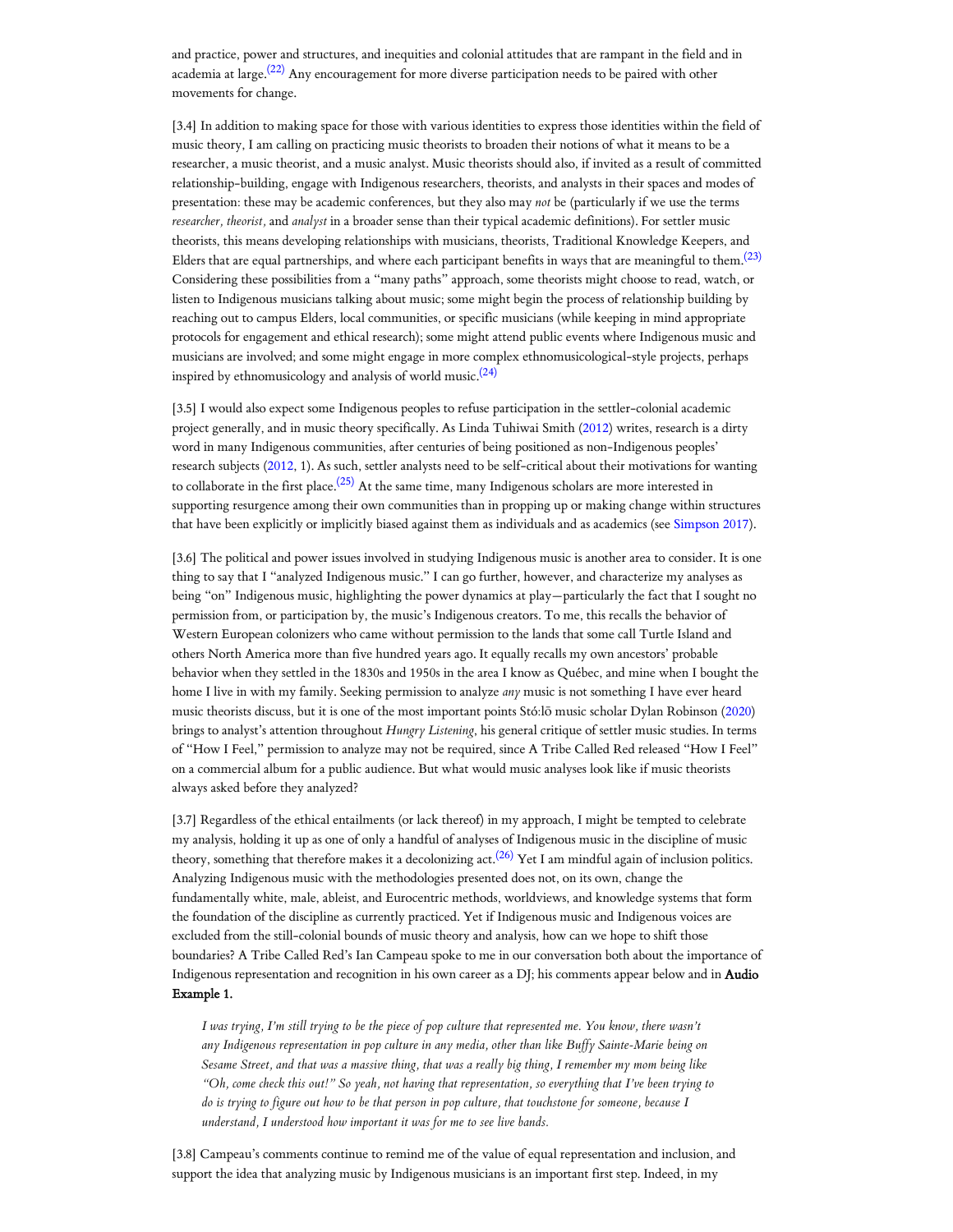<span id="page-7-0"></span>experience presenting this work I have had positive reactions from Indigenous academics about the value of finally being able to see themselves represented in the field. But again, this is only one step and path among many, and careful consideration of the reasons for inclusion is necessary. Is it because I want to feel good about myself for taking steps to diversify my professional community without actually changing much? Am I "hungry" to absorb and exploit the music and worldview of other cultures, extract meaning from their work for my own gain (and, potentially, their loss)? $^{(27)}$  $^{(27)}$  $^{(27)}$  Do I genuinely want to open up this field to a broader range of human (and perhaps even more-than-human) experiences with music?<sup>[\(28\)](#page-17-2)</sup> And as I work, how can I always be sure of all of the boundaries? Some may be clear; for example, Indigenous music that is sacred, ceremonial, or otherwise not meant for certain audiences should not be considered for analysis. But other boundaries may not be as clear, and may shift over time. $^{(29)}$  $^{(29)}$  $^{(29)}$ 

<span id="page-7-2"></span><span id="page-7-1"></span>[3.9] In my representative analyses of "How I Feel," I engaged with the music as if it were a body to be dissected and labeled, taking it apart in order to understand it, practicing what Robinson characterizes as analytical "violence," which I view as stemming from positivist practices rooted in Western European thought. I pulled the music apart into components typical of Western European understandings of music, such as pitches, chords, durations, and formal sections. I ignored some elements as unimportant, such as the lyrics in English from the rappers and in Atikamekw from Northern Voice. I fit other elements into Western European understandings: for instance, my discussion of pitch assumed that Northern Voice's singing could fit into 'pure' Western European chord tones. I transcribed the music—not always into Western European art music notation, but always into a written mode of representation that was implicitly advanced as equally relevant to the sounds themselves. More questions immediately arise. Do these analytical approaches and the worldview they privilege accurately reflect those of the music's creators or audience? Does that matter? The presented analysis, and—more often than not—our discipline generally, do not often ask such questions.

<span id="page-7-3"></span>[3.10] Music theorists need to reckon with what we believe music analysis is and what it is not. In my discussion above, *analysis* might have meant "musical structure," but it also might have meant "my way of hearing." Often analysis is linked to composition, to critical engagement with music akin to close reading in literature.<sup>[\(30\)](#page-17-4)</sup> Sometimes analysis is about education, teaching a particular way of hearing: undergraduate music theory and history courses, for instance, often teach students how to hear the structural and formal musical features privileged in Western European conceptions of music. Given the history and contemporary reality of music analysis, it is not surprising that these understandings are rooted in Western European modes of thought that prioritize intellectual engagement. Currently that excludes a great number of modes of engaging with music, such as dancing, praying, chatting during cocktail parties, drawing, meditating, participating in a talking circle, and listening and thinking without telling anyone else.<sup>[\(31\)](#page-17-5)</sup> Could these activities constitute analysis? Our disciplinary norms might suggest "no"—but perhaps we should join others in saying "yes" and viewing this as mainstream rather than alternative work.<sup>[\(32\)](#page-17-6)</sup> Not only would modes of engagement expand, but so would the circle of "who counts" as a music theorist ([Hisama](#page-12-7) 2021).

<span id="page-7-5"></span><span id="page-7-4"></span>[3.11] Whatever method is chosen, it is equally important for decolonizing and Indigenizing analysis that the analyst(s) situate themselves within their work, forefronting their identities as part of the analysis rather than outside of it. As a white settler analyst, I need to ask the question of why I chose this particular piece of music in the first place. Often when I begin an analytical project, it is because I hear a piece of music that intrigues me for some reason, and I want to figure out why. With "How I Feel," I think part of my intrigue comes from the cultural blends that I hear in the track. Digging deeper, I think part of the reason that I'm fascinated by modern Indigenous pop is that it challenges my deep-seated white settler stereotypes about Indigenous people and Indigenous music, such as that it can't be modern or use technology, and that only certain sounds, such as the powwow drum or vocal wailing, can be considered Indigenous.<sup>[\(33\)](#page-17-7)</sup> Ian Campeau reminded me of this fallacy in the part of our conversation printed below and recorded in Audio Example 2.

<span id="page-7-6"></span>*Absolutely. And it's still what Tribe Called Red is known for. And we've been to like France, and we played a set, and it was our set, that didn't have tons of powwow in it, and they were like "why didn't you play more of your music" and we were like "That was our music" and they're like "no no no, you know what we mean" and we're like "Ex-cuse me?" Because no matter what we make, it's Indigenous music. As Indigenous people, if I make a song with no powwow in it whatsoever, it's still Indigenous music. And they don't like, people don't recognize that, if it's not uh, overtly Indigenous. . . it's Indigenous either way. If it doesn't meet the hallmarks and checkmarks of what Indigenous people are in their mind, it's not Indigenous. People won't look at me dressed like this thinking I'm an Indigenous person, as Indigenous as I am. You know? Like it's this thing that if you don't have the feathers or the moccasins, you're kind of invisible, your indigeneity's not really there. So yeah.*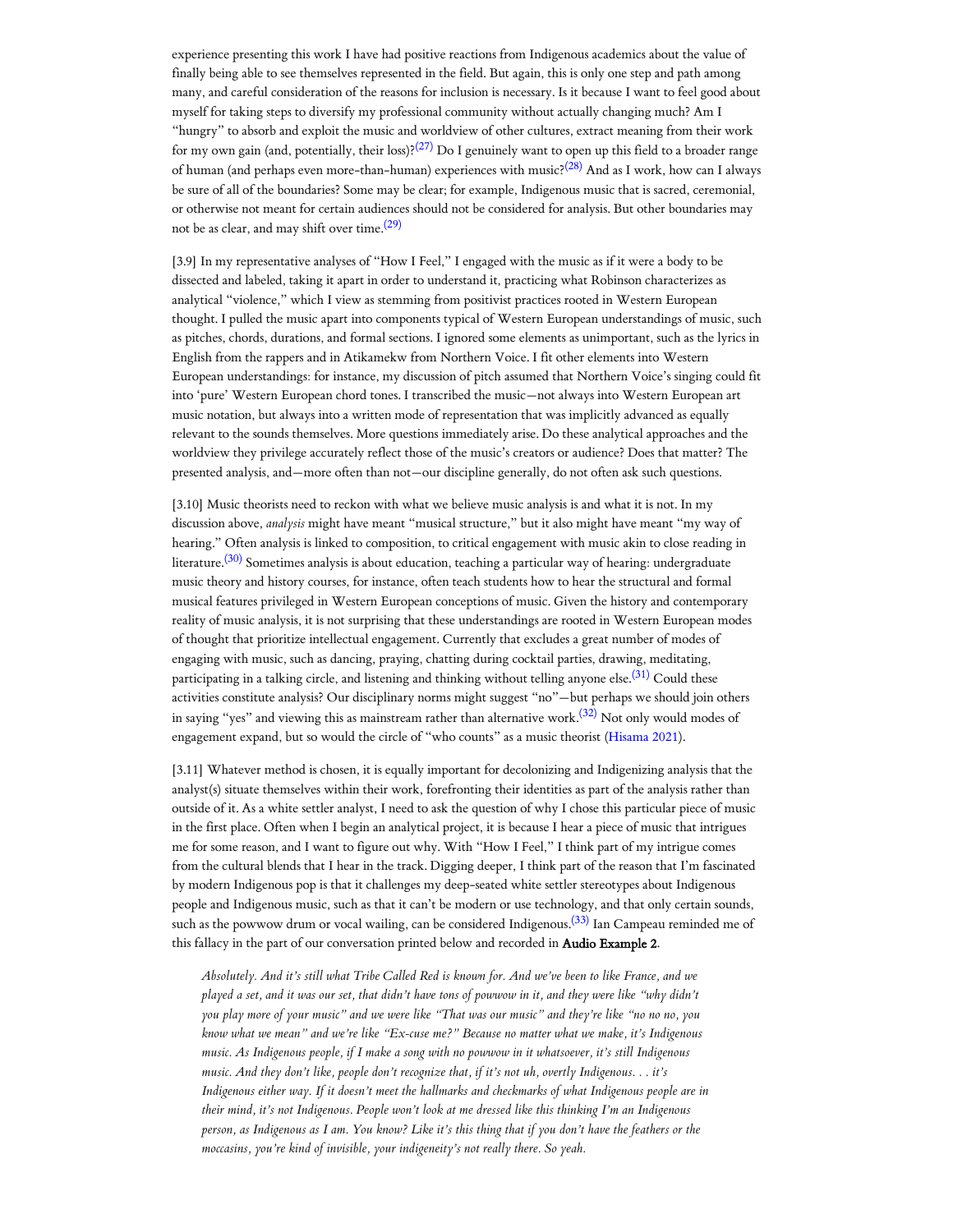In this case, being open about my held stereotypes as a white settler in dialog with an Indigenous person helped me to understand the stereotypes held by other members (and potential would-be analysts) of the Tribe's audience. Exposing and exploring how these stereotypes impact one's own analysis of music like this is therefore not only methodologically more responsible, but also meaningful work.

<span id="page-8-0"></span>[3.12] Taking this further, decolonizing and Indigenizing music analysis means normalizing the notion that analysis is *not* objective or impartial. Judy Lochhead [\(2016](#page-12-8)) has described in detail the ways that music theory as practiced in Canada and the United States from the mid-twentieth century onward has valued Western European philosophical and scientific objectivity at the expense of personal and subjective approaches. Building on her approach as well as that of many others, $^{(34)}$  $^{(34)}$  $^{(34)}$  music analysts could forefront their personal and subjective influences rather than trying to hide them. Furthermore, we could make sure that the personal and subjective analytical and listening positions we describe in our analyses are more diverse, and that we are critical of the positions we assume as normative. Robinson describes listening positionality as involving "a selfreflexive questioning of how race, class, gender, sexuality, ability, and cultural background intersect and influence the way we are able to hear sound, music, and the world around us" [\(2020](#page-13-2), 81). When music analysis fails to center subjectivity, it suggests a universality that is actually anything but universal. As Robinson argues, marking the unmarked normative listening (and by extension, analytical) position as white, heterosexual, able-bodied, and middle-class allows the possibility of accepting analysis that "explicitly illustrates and materializes other listening values in/and/from musical subjectivities" [\(2020](#page-13-2), 81).

[3.13] Once again, I return to my conversation with Ian Campeau as a way of pulling back from academic theory and helping me find the core issues and their impacts on the place I call home; read below or listen to Audio Example 3.

*We gotta understand that all of this, that everything in North America's based on white supremacy. If you have any pride of being, anywhere in North America that pride stems from a giant pillar of white supremacy. People can't come here and change people's entire way of living without thinking that their way is better than theirs. So it stems from that superiority, it stems from this idea of supremacy. The legislation specifically points all of this out. And in the wording of this legislation. And the hierarchy of race within North America, white supremacy specifically was legislated. People of color didn't enact and enforce slavery on themselves. People, Native people didn't enact and enforce the removal act, the Japanese internment camps. I still live under the Indian Act. You know what I mean, I didn't write that, I'm not enforcing it on myself, yet I'm forced to carry a card that tells me what my race is.*

Campeau is not the first nor the last person to make remarks such as these, but in my own journey through decolonization and Indigenization through "How I Feel," his words echo, resonate, and inspire.

## *Your next steps*

[4.1] You, as reader of this article, hold your own identities, histories, and interests. You must find your own path in decolonizing and Indigenizing music analysis, a path that might reject much of what I suggest in this article. There are many paths to choose from, some described in my prose and examples, some in Ian Campeau's words, and some in the words of other cited authors. I have resisted providing any definitive solutions, since I do not want to imply that a checklist is all that is needed for change. Yet I am also aware that those new to decolonization and Indigenization might appreciate explicit starting places for taking further action. In the place of a checklist, I offer advice gleaned both from others and from my own life experiences:

- Understand the possible motives for seeking to decolonize, and know which ones are driving you.
- Read more in the fields of settler colonial and decolonial studies, and in non-academic literature about decolonization and Indigenization in your own local context.
- Read more writings by Indigenous authors and listen to more Indigenous music, both in academia and outside of it.
- Read and listen to critiques of North American academic music societies and take them seriously instead of defensively. Rather than asking the criticizers what to do, ask yourself.
- Seek collaborative research relationships with Indigenous musicians, if possible. If not possible, develop ethical and mutually beneficial ethnographic experiences.
- "Do no harm" in your own analysis. Seek out new analytical methods, and make space (some might say cede or return space) for Indigenous voices in your analysis by playing music, including interview or video clips, citing Indigenous scholars, and more.
- Analyze Indigenous music responsibly, seeking permission from culturally appropriate individuals and following protocol as necessary. Note that sometimes you need to seek permission from a whole community, or from Elders,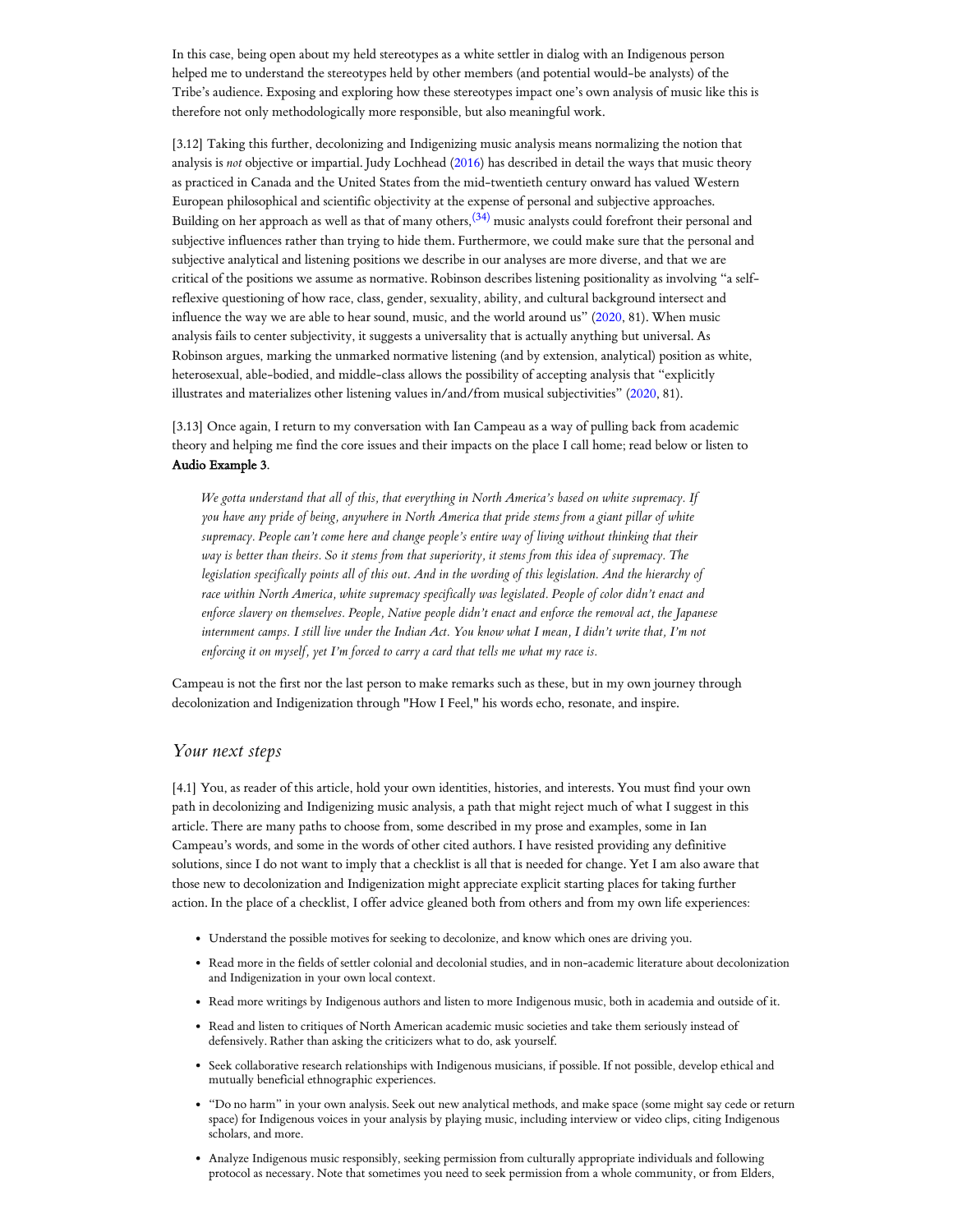regardless of whether they directly created or performed the music.

- Define Indigenous music broadly, and be careful about your role in settler colonial practices of controlling what is understood as Indigenous.
- Be mindful of what you include in your analysis and what you leave out. Question your reasoning as to why some sounds and experiences are more important than others.
- Question analytical methods, develop new ones, and accept new ones developed by others as music theory and not outside of it.
- Challenge power dynamics in presentations and publications.
- Highlight rather than hide the subjective nature of analysis.
- Be brave. Speak up. But also, step back to allow other voices to speak.

[4.2] This essay has aimed to explore and decolonize the practice of analysis. I am mindful of the unsettling nature of an analytical article that never presents a complete or definitive analysis. Decolonization is a process rather than a product, ongoing actions rather than something complete, and for those reasons presenting a "decolonized analysis" would be disingenuous. I imagine multiple possibilities for analysis, including analyzing Indigenous music using standard analytical methods; choosing whether or not to draw attention to the Indigeneity of such music, its practitioners, and/or its audience as part of an analytical project; exploring analyst and listener positionalities; and using analytical methods that are not drawn from Western European intellectual traditions. Stretching what it means to analyze music, perhaps my "analysis" of "How I Feel" is constituted by the actions I've taken since I first started listening to the song in 2017. When I listen and relisten to this song, elements of the music such as the rappers' lyrics and delivery, the driving beat, and the urgency of the topic in the context of the history I've been living through as a Canadian resident, all inspire me to take action. In response, I find myself speaking up and calling for change in contexts where my sphere of influence is strongest and that are tied up with a bigger life's journey that music theory and analysis does not fully touch: music theory and analysis, teaching and learning in higher education, and my personal life beyond my profession. Ian Campeau expressly noted the inspiration to act as a main goal of A Tribe Called Red, and I wonder if the song and the conversation influenced me in the same direction. Read below and listen to Audio Example 4.

*And these [white supremacy and its manifestations in North America] are the things we need to start talking about, these are the things that we need to recognize, and these are the things we were challenging in Tribe, these are the things, these ideas that we were challenging, in showing the things that we were showing, and just kind of putting up a mirror to society and being unapologetically Indigenous on the other side.*

To extend an earlier point, could my actions in this project since 2017 constitute analyses of "How I Feel?" Could my conversations with students as I've taught this song in undergraduate theory courses be considered analyses? Could the actions or reactions I inspire you as a reader be considered analyses? Could my emotions and memories when I think back on the time and place where I got to hang out with Ian Campeau for an hour be considered analyses?

[4.3] Whether you accept these analytical possibilities or not, none of them return land to Indigenous peoples or uphold my treaty obligations as someone who grew up in Treaty 3 territory and currently resides in Treaty 1 territory. But perhaps they can serve as pathways towards that end, as modeled behavior that will encourage others to take their own decolonizing actions, whether inside or outside of music theory. Music theory cannot change the world, cannot lift boil-water advisories on reserves or end ongoing violence against Indigenous women and girls, cannot stop pipelines from being built, fisheries from being destroyed, or the Arctic ice from melting. Yet in a moment of my life in a world that feels hopelessly unchangeable, I find a small bit of hope in some comments from Ian about the value of art to make change. Read below and listen to Audio Example 5.

*Art is important in that way. Art is the only thing within our society that can transcend class or race and gender and all of those things. Again, it's pure vibrations—well, music is. But all of those, like, art will af ect your emotions and I think that's why it's accessible, will penetrate those glass ceilings for everyone. In that it does breed empathy. It does—if you see something and you see it in a new light, in a new way. Like that movie Moonlight changed my life, I mean, how beautiful was that movie, and it was just like, there was no good guy, there was no bad guy, there was just a story, of this guy, and that was it. And it was like this beautiful touching story, that like, meant so much, and it's just, finally someone had the perspective to show it, and wanted to tell this perspective.*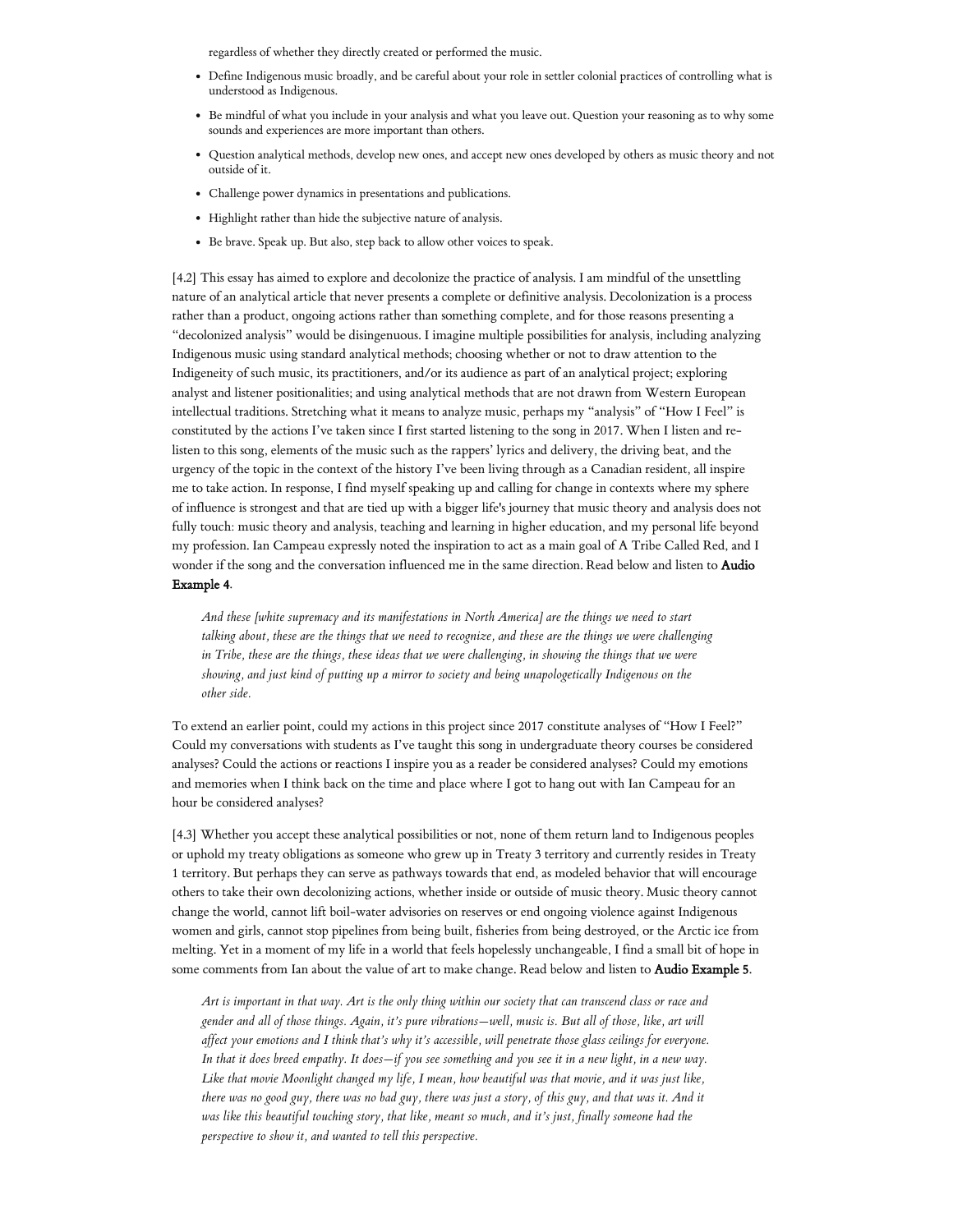[4.4] It is easy to critique these words, to see them as an oversimplification. But, like many moments in that conversation, they ground me in simple truths that cut through the academic debates and intellectual grey areas I usually inhabit. We music theorists and analysts can inspire and teach each other, and likewise inspire and teach students, to take these concerns seriously both within and outside the field. And we can also admit the limitations of the field and choose to direct our efforts outside our professional lives to address these injustices to whatever extent we feel we must. Many people have left the field because the insufficiencies of the discipline or the challenges of decolonization and Indigenization of a colonial and white supremacist discipline are too much. Rather than see these choices as failures on the part of the individual or the discipline, we can see them as the right choices for these individuals.

[4.5] I leave you now with your own reflections and reactions. Which paths will you take? Which paths will you support others to take? I am glad to have walked alongside you on this essay's path for a while, and I can't wait to see where you, and music theory and analysis, go next.

<span id="page-10-0"></span>Robin Attas (she/her/hers) The Centre for the Advancement of Teaching and Learning University of Manitoba 65 Dafoe Road Winnipeg, MB R3T 2N2 [robin.attas@umanitoba.ca](mailto:robin.attas@umanitoba.ca)

#### Works Cited

<span id="page-10-5"></span>Adams, Kyle. 2009. "On the Metrical Techniques of Flow in Rap Music." *Music Theory Online* 15 (5). [https://doi.org/10.30535/mto.15.5.1.](https://doi.org/10.30535/mto.15.5.1)

- <span id="page-10-12"></span>Ahmed, Sara. 2012. *On Being Included: Racism and Diversity in Institutional Life.* Duke University Press. [https://doi.org/10.1515/9780822395324.](https://doi.org/10.1515/9780822395324)
- <span id="page-10-13"></span>Amico, Stephen. 2020. "We Are All Musicologists Now"; or, the End of Ethnomusicology." *Journal of Musicology* 37 (1): 1–32. [https://doi.org/10.1525/jm.2020.37.1.1.](https://doi.org/10.1525/jm.2020.37.1.1)

<span id="page-10-4"></span>Attas, Robin. 2011. "Meter as Process in Groove-Based Popular Music." PhD diss., University of British Columbia.

<span id="page-10-2"></span>—————. 2015. "Form as Process: The Buildup Introduction in Popular Music." *Music Theory Spectrum* 37 (2): 275–96. <https://doi.org/10.1093/mts/mtv020>.

<span id="page-10-14"></span>—————. 2016. "Blending *katajjaq* and electronic dance music in Tanya Tagaq's 'Uja.'" Presentation at the Analytical Approaches to World Musics conference, New York City.

<span id="page-10-8"></span>—————. 2019. "Strategies for Settler Decolonization: Decolonial Pedagogies in a Popular Music Analysis Course." *Canadian Journal of Higher Education* 49 (1): 125–39. <https://doi.org/10.47678/cjhe.v49i1.188281>.

<span id="page-10-7"></span>Attas, Robin, and Margaret Walker, eds. 2019. "Decolonizing Music Pedagogies." Special issue, *Intersections* 39 (1): 3–20. [https://doi.org/10.7202/1075339ar.](https://doi.org/10.7202/1075339ar)

<span id="page-10-11"></span>Barbeau, Marius. 1933. "Songs of the Northwest." *Musical Quarterly* 19 (1): 101–11.

<span id="page-10-3"></span>Barna, Alyssa. 2020. "The Dance Chorus in Recent Top-40 Music." *SMT-V* 6(4). <https://doi.org/10.30535/smtv.6.4>.

<span id="page-10-6"></span>Battell Lowman, Emma, and Adam Barker. 2015. *Settler: Identity and Colonialism in 21st Century Canada*. Fernwood Publishing.

<span id="page-10-1"></span>Battiste, Marie. 2013. *Decolonizing Education: Nourishing the Learning Spirit.* Purich Publishing.

<span id="page-10-9"></span>Bent, Ian D., and Anthony Pople. 2001. "Analysis." *Grove Music Online*. [https://doi.org/10.1093/gmo/9781561592630.article.41862.](https://doi.org/10.1093/gmo/9781561592630.article.41862)

<span id="page-10-10"></span>Berry, David Carson, and Sherman Van Solkema. 2013. "Theory." *Grove Music Online.* [https://doi.org.uml.idm.oclc.org/10.1093/gmo/9781561592630.article.A2258426.](https://doi.org.uml.idm.oclc.org/10.1093/gmo/9781561592630.article.A2258426)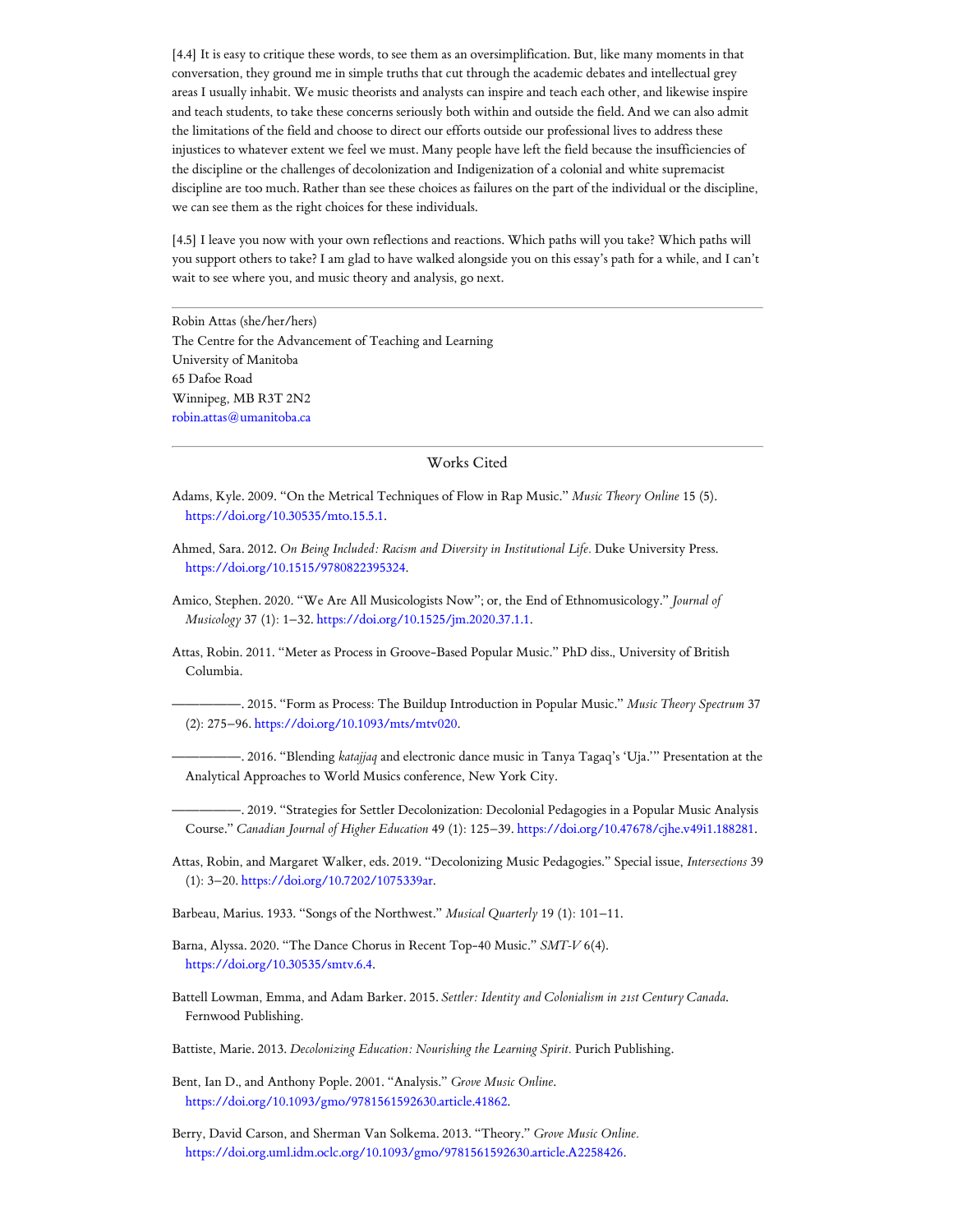- <span id="page-11-3"></span>Bhambra, Gurminder K., Dalia Gebrial, and Kerem Nişancığlu, eds. 2018. *Decolonising the University.* Pluto Press.
- <span id="page-11-13"></span>Biamonte, Nicole. 2010. "Triadic Modal and Pentatonic Patterns in Rock Music." *Music Theory Spectrum* 32 (2): 95–110. <https://doi.org/10.1525/mts.2010.32.2.95>.
- <span id="page-11-4"></span>Bradley, Deborah. 2012. "Good for What, Good for Whom?: Decolonizing Music Education Philosophies." In *The Oxford Handbook of Philosophy in Music Education,* ed. Wayne D. Bowman and Ana Lucía Frega, 409–33. Oxford University Press. [https://doi.org/10.1093/oxfordhb/9780195394733.013.0022.](https://doi.org/10.1093/oxfordhb/9780195394733.013.0022)
- <span id="page-11-5"></span>Brown, Danielle. 2020. "An Open Letter on Racism in Music Studies: Especially Ethnomusicology and Music Education." *My People Tell Stories* (blog), June 12. <https://www.mypeopletellstories.com/blog/open-letter>.
- <span id="page-11-0"></span>Butler, Mark. 2006 *Unlocking the Groove.* Indiana University Press.

<span id="page-11-1"></span>—————. 2014. *Playing with Something That Runs: Technology, Improvisation, and Composition in DJ and Laptop Performance.* Oxford University Press. [https://doi.org/10.1093/acprof:oso/9780195393613.001.0001.](https://doi.org/10.1093/acprof:oso/9780195393613.001.0001)

- <span id="page-11-6"></span>Chávez, Luis, and Russell P. Skelchy. 2019. "Decolonization for Ethnomusicology and Music Studies in Higher Education." *Action, Criticism, and Theory for Music Education* 18 (3): 115–43. <https://doi.org/10.22176/act18.3.115>.
- <span id="page-11-10"></span>Christensen, Thomas. 1993. "Music Theory and Its Histories." In *Music Theory and the Exploration of the Past*, ed. Christopher Hatch and David Bernstein, 9–40. University of Chicago Press.
- <span id="page-11-11"></span>Christensen, Thomas, ed. 2002. *The Cambridge History of Western Music Theory.* Cambridge University Press. [https://doi.org/10.1017/CHOL9780521623711.](https://doi.org/10.1017/CHOL9780521623711)
- <span id="page-11-14"></span>Coates, Ta-Nehisi. 2015. *Between the World and Me*. Spiegel & Grau.
- <span id="page-11-12"></span>Coletti, Carla, Philip Duker, Megan Naxer, Daniel Shanahan, Chris Stover, Leslie Tilley, and Anna Yu Wang. 2020. "Beyond Western Musicalities." *Engaging Students* vol. 8. <https://doi.org/10.18061/es.v8i0>.
- <span id="page-11-17"></span>Cooper, Danielle, et al. 2019. *When Research is Relational: Supporting the Research Practices of Indigenous Studies Scholars.* Ithaka S+R Research report. <https://doi.org/10.18665/sr.311240>.
- <span id="page-11-15"></span>Coulthard, Glen. 2014. *Red Skin, White Masks: Rejecting the Colonial Politics of Recognition.* University of Minnesota Press. [https://doi.org/10.5749/minnesota/9780816679645.001.0001.](https://doi.org/10.5749/minnesota/9780816679645.001.0001)
- <span id="page-11-20"></span>Cusick, Suzanne G. 1994. "Feminist Theory, Music Theory, and the Mind/Body Problem." *Perspectives of New Music* 32 (1): 8–27. [https://doi.org/10.2307/833149.](https://doi.org/10.2307/833149)
- <span id="page-11-2"></span>Daigle, Michelle. 2019. "The spectacle of Reconciliation: On (the) Unsettling Responsibilities to Indigenous Peoples in the Academy." *EPD: Society and Space* 37 (4): 703–21. <https://doi.org/10.1177/0263775818824342>.
- <span id="page-11-19"></span>Deloria, Philip J. 2004. *Indians in Unexpected Places.* University of Kansas Press.
- <span id="page-11-16"></span>Diamond, Beverley. 2012. "Recent Studies of First Nations, Inuit, and Métis Music in Canada." In *Aboriginal Music in Contemporary Canada: Echoes and Exchanges*, ed. Anna Hoefnagels and Beverley Diamond, 10–26. McGill-Queen's University Press.
- <span id="page-11-18"></span>Diamond, Beverley, with Aaron Corn, Frode Fjellheim, Cheryl L'Hirondelle, Moana Maniapoto, Allan Marett, Taqralik Partridge, John Carlos Perea, Ulla Pirttijârvi, and Per Niila Stålka. 2018. "Performing Protocol: Indigenous Traditional Knowledge as/and Intellectual Property." In *Ethnomusicology: A Contemporary Reader, Volume II*, ed. Jennifer C. Post, 17–34. Routledge.
- <span id="page-11-7"></span>Douglas, Gavin. 2010. "Decolonizing Music Theory: Some Thoughts from Outside the Field." Presentation delivered at the Society for Music Theory Committee on Diversity special session "Addressing Ethnic and Racial Diversity in Music Theory," Indianapolis, IN.
- <span id="page-11-9"></span>Duinker, Ben, and Hubert Léveillé Gauvin. 2017. "Changing Content in Flagship Music Theory Journals, 1979–2014." *Music Theory Online* 23 (4). [https://doi.org/10.30535/mto.23.4.3.](https://doi.org/10.30535/mto.23.4.3)
- <span id="page-11-8"></span>Ewell, Phillip, ed. 2009. "Ethnic Diversity in Music Theory: Voices from the Field." Special issue, *Gamut* 2 (1).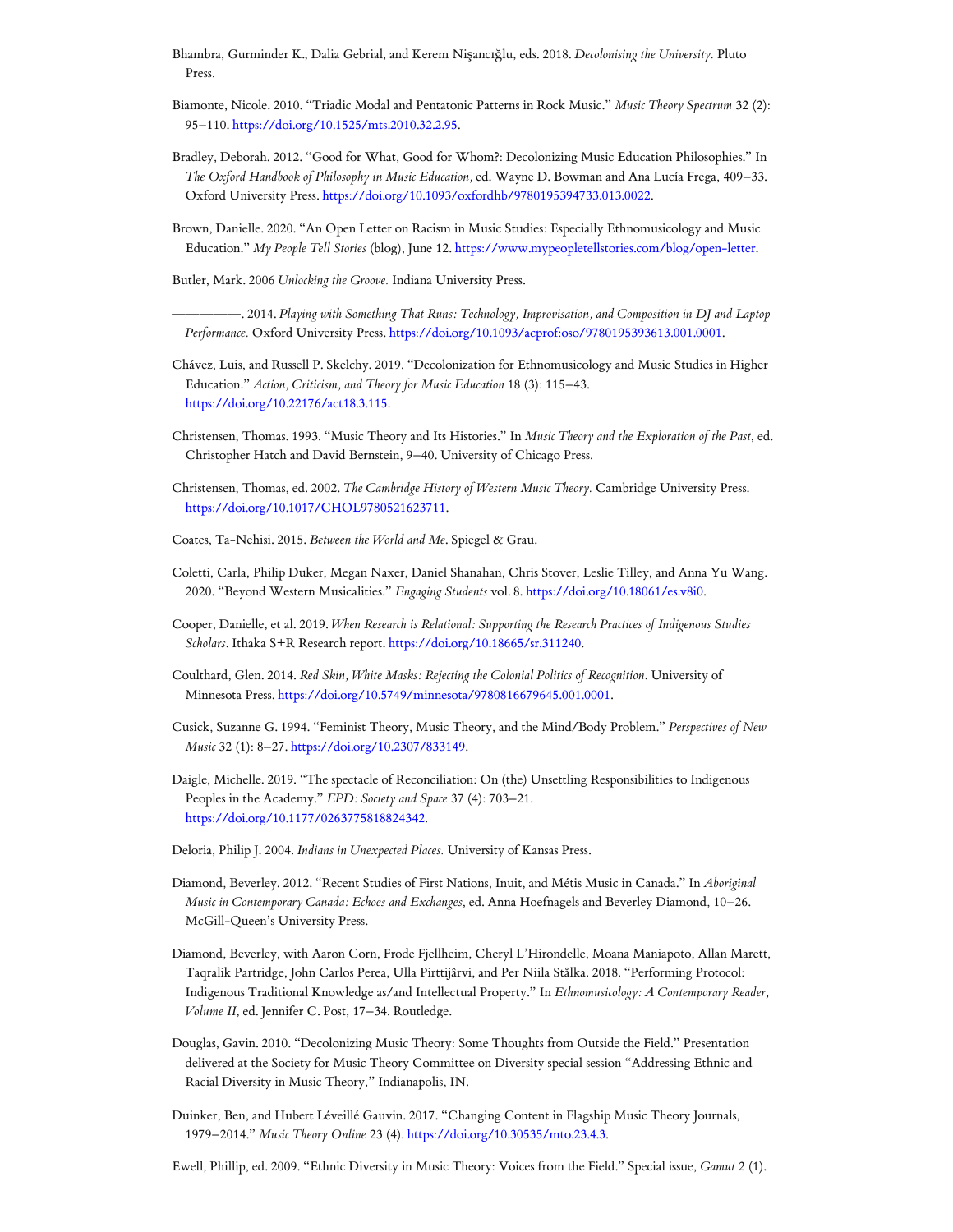- <span id="page-12-4"></span>Ewell, Phillip. 2020. "Music Theory and the White Racial Frame." *Music Theory Online* 26 (2). [https://doi.org/10.30535/mto.26.2.4.](https://doi.org/10.30535/mto.26.2.4)
- <span id="page-12-19"></span>Fisher, George, and Judy Lochhead. 2002. "Analyzing from the Body." *Theory and Practice* 27: 37–67. [https://www.jstor.org/stable/41054335.](https://www.jstor.org/stable/41054335)
- <span id="page-12-9"></span>Gaudry, Adam, and Danielle Lorenz. 2018. "Indigenization as Inclusion, Reconciliation, and Decolonization: Navigating the Different Visions for Indigenizing the Canadian Academy." *AlterNative* 14 (3): 218–27. <https://doi.org/10.1177/1177180118785382>.
- <span id="page-12-13"></span>Gonzales, Cynthia. 2015. "SMT Meetings 1978–2013: Which Composers and What Topics?" Paper delivered at the Society for Music Theory Committee on Diversity special session "Delight in Diversity," St. Louis, MI.
- <span id="page-12-3"></span>Grafton, Emily, and Jérôme Melançon. 2020. "The Dynamics of Decolonization and Indigenization in an Era of Academic 'Reconciliation.'" In *Decolonizing and Indigenizing Education in Canada,* ed. Sheila Cote-Meek and Taima Moeke-Pickering, 135–54. Canadian Scholars Press.
- <span id="page-12-2"></span>Grande, Sandy. 2018. "Refusing the University." In *Toward What Justice: Describing Diverse Dreams of Justice in Education*, ed. Eve Tuck and K Wayne Yang, 47–65. Routledge. [https://doi.org/10.4324/9781351240932-4.](https://doi.org/10.4324/9781351240932-4)
- <span id="page-12-18"></span>Guck, Marion. 1994. "A Woman's (Theoretical) Work." *Perspectives of New Music* 32 (1): 28–43. [https://doi.org/10.2307/833150.](https://doi.org/10.2307/833150)
- <span id="page-12-20"></span>—————. 2006. "Analysis as Interpretation: Interaction, Intentionality, Invention." *Music Theory Spectrum* 28 (2): 191–209. [https://doi.org/10.1525/mts.2006.28.2.191.](https://doi.org/10.1525/mts.2006.28.2.191)
- <span id="page-12-16"></span>Hardman, Kristi. 2020. "The Acoustic Properties of Tanya Tagaq's Vocal Sounds as Situated on Timbral Continua." Presentation delivered at the Society for Music Theory Annual Meeting, November 15,.
- <span id="page-12-12"></span>Hess, Juliet. 2015. "Decolonizing Music Education: Moving Beyond Tokenism." *International Journal of Music Education* 33 (3): 336–47. [https://doi.org/10.1177/0255761415581283.](https://doi.org/10.1177/0255761415581283)
- <span id="page-12-15"></span>Hesselink, Nathan. 2021. "Western Popular Music, Ethnomusicology, and Curricular Reform: A History and A Critique." *Popular Music and Society* 44 (5): 558–78. [https://doi.org/10.1080/03007766.2021.2000280.](https://doi.org/10.1080/03007766.2021.2000280)
- <span id="page-12-0"></span>Hill, Elina. 2012. "A Critique of the Call to 'Always Indigenize!'" *Peninsula: A Journal of Relational Politics* 2 (1). <https://journals.uvic.ca/index.php/peninsula/article/view/11513>.
- <span id="page-12-14"></span><span id="page-12-7"></span>Hisama, Ellie. 2018. "Considering Race and Ethnicity in the Music Theory Classroom." In *The Norton Guide to Teaching Music Theory,* ed. Rachel Lumsden and Jeffrey Swinkin, 252–67. W.W. Norton.
	- —————. 2021. "Getting to Count." *Music Theory Spectrum* 43 (2): 1–15. [https://doi.org/10.1093/mts/mtaa033.](https://doi.org/10.1093/mts/mtaa033)
- <span id="page-12-17"></span>Kielian-Gilbert, Marianne. 1994. "Of Poetics and Poiesis, Pleasure and Politics–Music Theory and Modes of the Feminine." *Perspectives of New Music* 32 (1): 44–67. [https://doi.org/10.2307/833151.](https://doi.org/10.2307/833151)
- <span id="page-12-6"></span>Kirkness, Verna J., and Ray Barnhardt. 2001. "First Nations and Higher Education: The Four R's –Respect, Relevance, Reciprocity, Responsibility." In *Knowledge Across Cultures: A Contribution to Dialogue Among Civilizations,* ed. Ruth Hayhoe and Julia Pan. Comparative Education Research Centre, University of Hong Kong.
- <span id="page-12-5"></span>Krims, Adam. 2000. *Rap Music and the Poetics of Identity.* Cambridge University Press.
- <span id="page-12-1"></span>Kuokkanen, Rauna. 2007. *Reshaping the University: Responsibility, Indigenous Epistemes, and the Logic of the Gift.* University of British Columbia Press.
- <span id="page-12-10"></span>Levitz, Tamara. 2017. "Decolonizing the Society for American Music." *Society for American Music Bulletin* (September).
	- —————. 2018. "The Musicological Elite." *Current Musicology* 102: 9–80.
- <span id="page-12-11"></span><span id="page-12-8"></span>Lochhead, Judy. 2016. *Reconceiving Structure in Contemporary Music: New Tools in Music Theory and Analysis.* Routledge. [https://doi.org/10.4324/9781315740744.](https://doi.org/10.4324/9781315740744)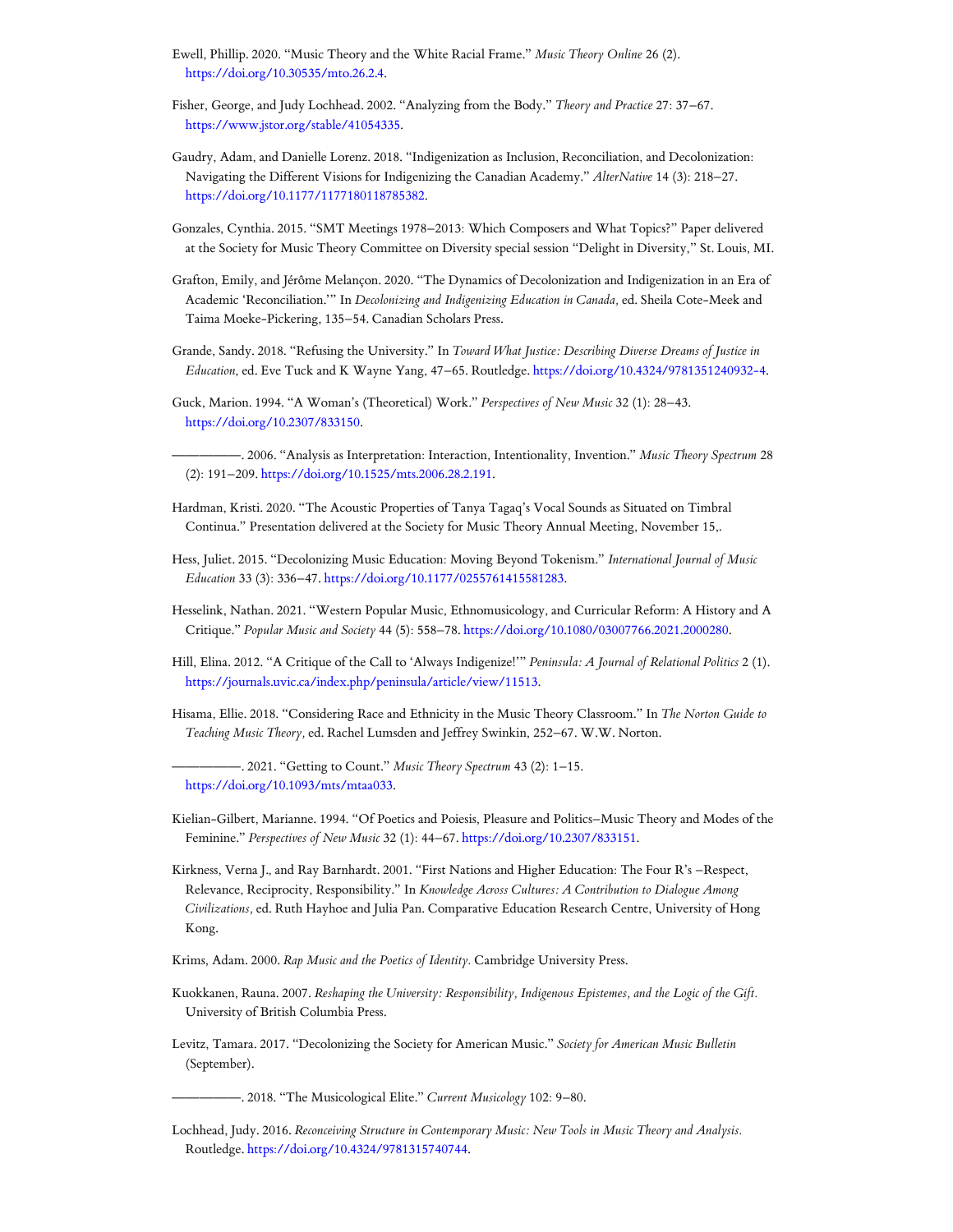<span id="page-13-18"></span>—————. 2020. "Music's Vibratory Enchantments and Epistemic Injustices: Reflecting on Thirty Years of Feminist Thought in Music Theory." *Zeitschrift der Gesellschaft für Musik* 17 (1): 15–29. <https://doi.org/10.31751/1031>.

- <span id="page-13-9"></span>Mackinlay, Elizabeth. 2015. "Decolonization and Applied Ethnomusicology: "Story-ing" the Personal– Political–Possible in Our Work." *The Oxford Handbook of Applied Ethnomusicology,* ed. Svanibor Pettan and Jeff Todd Titon. Oxford University Press. [https://doi.org/10.1093/oxfordhb/9780199351701.013.14.](https://doi.org/10.1093/oxfordhb/9780199351701.013.14)
- <span id="page-13-8"></span>Malin, Yonatan. 2019. "Introduction to the Special Issue on Ethnography and Analysis." *Analytical Approaches to World Music* 7 (2): 1–12. [http://aawmjournal.com/articles/2019b/Malin\\_intro\\_AAWM\\_Vol\\_7\\_2.html](http://aawmjournal.com/articles/2019b/Malin_intro_AAWM_Vol_7_2.html).
- <span id="page-13-16"></span>Maus, Fred Everett. 1993. "Masculine Discourse in Music Theory." *Perspectives of New Music* 31 (2): 264–93. [https://doi.org/10.2307/833390.](https://doi.org/10.2307/833390)
- <span id="page-13-17"></span>McClary, Susan. 1994. "Paradigm Dissonances: Music Theory, Cultural Studies, Feminist Criticism." *Perspectives of New Music* 32 (1): 68–85. <https://doi.org/10.2307/833152>.
- <span id="page-13-7"></span>Mignolo, Walter D., and Catherine E. Walsh. 2018. *On Decoloniality: Concepts, Analytics, Praxis.* Duke University Press. [https://doi.org/10.1215/9780822371779.](https://doi.org/10.1215/9780822371779)
- <span id="page-13-12"></span>Murphy, Nancy. 2019. "Expressive Asynchrony and Lyrical Meaning in Buffy Sainte-Marie Performances." Performance and Analysis Interest Group Meeting, Society for Music Theory Annual Meeting, Columbus, OH.

<span id="page-13-13"></span>—————. 2022. "The Times Are A-Changin': Metric Flexibility and Text Expression in 1960s and 1970s Singer-Songwriter Music." *Music Theory Spectrum* 44 (1).

- National Inquiry into Missing and Murdered Indigenous Women and Girls. 2019. *Reclaiming Power and Place: The Final Report of the National Inquiry into Missing and Murdered Indigenous Women and Girls.* <https://www.mmiwg-ffada.ca/final-report/>.
- <span id="page-13-6"></span>Palfy, Cora S., and Eric Gilson. 2018. "The Hidden Curriculum in the Music Theory Classroom." *Journal of Music Theory Pedagogy* 32: 79–110. <https://jmtp.appstate.edu/hidden-curriculum-music-theory-classroom>.
- <span id="page-13-15"></span>Palmer, Andie Diane. 2007. "Approaching a Sacred Song: Toward a Respectful Presentation of the Discourse We Study." *Studies in American Indian Literature* 19 (2): 57–86. <https://doi.org/10.1353/ail.2007.0018>.
- <span id="page-13-4"></span>Pete, Shauneen. 2016. "100 Ways: Indigenizing & Decolonizing Academic Programs." *Aboriginal Policy Studies* 6 (1): 81–89. <https://doi.org/10.5663/aps.v6i1.27455.>
- <span id="page-13-5"></span>Richards, William, Dylan Robinson, Margaret Walker, Rex Smallboy, Mary Ingraham, and Ellen Waterman. 2019. "Decolonization and Action." Canadian University Music Society Annual Conference. University of British Columbia, Canada.
- <span id="page-13-14"></span>Rings, Steven. 2015. "Analyzing the Popular Singing Voice: Sense and Surplus." Colloquy: Why Voice Now? Convened by Martha Feldman*, Journal of the American Musicological Society* 68 (3): 663–70. <https://doi.org/10.1525/jams.2015.68.3.653>.
- <span id="page-13-2"></span>Robinson, Dylan. 2020. *Hungry Listening*. University of Minnesota Press. <https://doi.org/10.5749/j.ctvzpv6bb>.
- <span id="page-13-10"></span>Rosenberg, Davin, ed. 2016. "Decolonizing Ethnomusicology." Special issue, *Society for Ethnomusicology Student News* 12 (2). [https://www.semsn.com/previousissues.](https://www.semsn.com/previousissues)
- <span id="page-13-11"></span>Schultz, Anna. 2020. "Still an Ethnomusicologist (for Now)." *Journal of Musicology* 37 (1): 39–50. [https://doi.org/10.1525/jm.2020.37.1.39.](https://doi.org/10.1525/jm.2020.37.1.39)
- <span id="page-13-1"></span>Simpson, Leanne Betasamosake. 2017. *As We Have Always Done: Indigenous Freedom Through Radical Resistance.* University of Minnesota Press. [https://doi.org/10.5749/j.ctt1pwt77c.](https://doi.org/10.5749/j.ctt1pwt77c)
- <span id="page-13-0"></span>Smith, Linda Tuhiwai. 2012. *Decolonizing Methodologies.* 2nd ed. Zed Books.
- <span id="page-13-3"></span>Snelgrove, Corey, Rita Kaur Dhamoon, and Jeff Corntassel. 2014. "Unsettling Settler colonialism: The discourse and politics of settlers, and solidarity with Indigenous nations." *Decolonization: Indigeneity, Education & Society*  $3(2): 1-32.$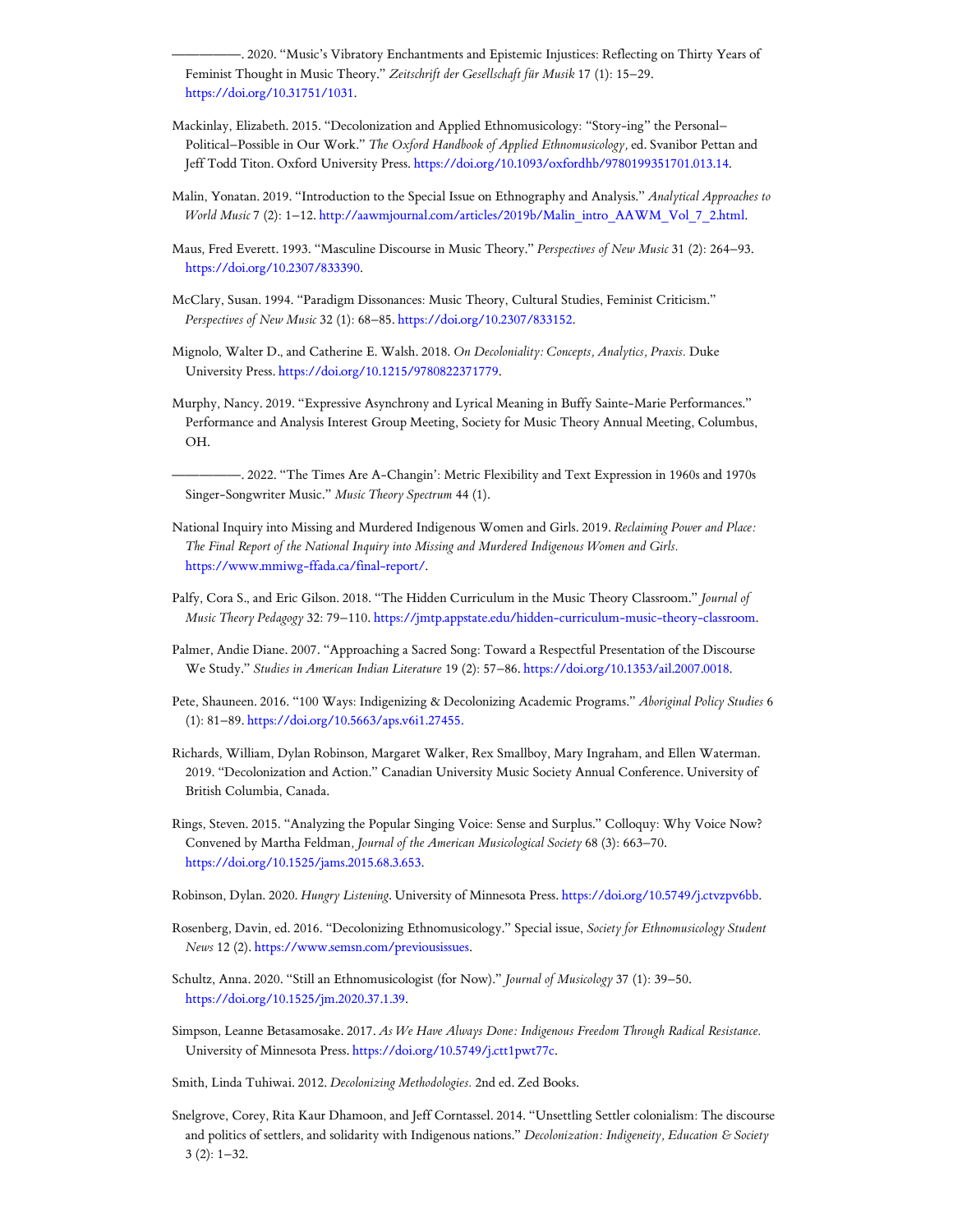<span id="page-14-14"></span>Society for Music Theory. 2019. "SMT Demographics." <https://societymusictheory.org/administration/demographics.>

- <span id="page-14-5"></span>Spivak, Gayatri Chakravorty. 1995. "Teaching for the Times." In *The Decolonization of Imagination: Culture, Knowledge, and Power*, ed. Jan Nederveen Pieterse and Bhiku Parekh, 177–202. Zed Books.
- <span id="page-14-16"></span>Tenzer, Michael, ed. 2006. *Analytical Studies in World Music*. Oxford University Press.
- <span id="page-14-17"></span>Tenzer, Michael, and John Roeder, eds. 2011. *Analytical and Cross-Cultural Studies in World Music.* Oxford University Press. [https://doi.org/10.1093/acprof:oso/9780195384581.001.0001.](https://doi.org/10.1093/acprof:oso/9780195384581.001.0001)
- <span id="page-14-15"></span>Tenzer, Michael, Robin Attas, Kristi Hardman, Toru Momii, and Eshantha Peiris. 2020. "Analysis and Decolonization." Panel presentation at the Society for Ethnomusicology Annual Meeting, virtual.
- <span id="page-14-2"></span>Truth and Reconciliation Commission of Canada. 2015. *Honouring the truth, reconciling for the future: Summary of the final report of the Truth and Reconciliation Commission of Canada*. Truth and Reconciliation Commission of Canada. [https://nctr.ca/records/reports/#trc-reports.](https://nctr.ca/records/reports/#trc-reports)
- <span id="page-14-4"></span>Tuck, Eve, and K. Wayne Yang. 2012. "Decolonization Is Not a Metaphor," *Decolonization: Indigeneity, Education & Society* 1 (1): 1–40. <https://decolonization.org/index.php/des/article/view/18630.>
- <span id="page-14-7"></span>United Nations. 2007. *Declaration on the rights of Indigenous peoples*. UN Doc. A/61/L. [67.https://www.un.org/development/desa/indigenouspeoples/declaration-on-the-rights-of-indigenous](https://www.un.org/development/desa/indigenouspeoples/declaration-on-the-rights-of-indigenous-peoples.html)peoples.html.
- <span id="page-14-9"></span>Universities Canada. 2015. "Universities Canada principles on Indigenous education." June 29. [https://www.univcan.ca/media-room/media-releases/universities-canada-principles-on-indigenous](https://www.univcan.ca/media-room/media-releases/universities-canada-principles-on-indigenous-education/)education/.
- <span id="page-14-10"></span>Veracini, Lorenzo. 2011. *Settler Colonialism: A Theoretical Overview.* Palgrave Macmillan. <https://doi.org/10.1057/9780230299191>.
- <span id="page-14-8"></span>Vowel, Chelsey. 2016. "Beyond Territorial Acknowledgments." *âpihtawikosisân* (blog, September 23). [http://apihtawikosisan.com/2016/09/beyond-territorial-acknowledgments/.](http://apihtawikosisan.com/2016/09/beyond-territorial-acknowledgments/)
- <span id="page-14-13"></span>Walker, Margaret E. 2020. "Towards a Decolonized Music History Curriculum." *Journal of Music History Pedagogy* 10 (1): 1–19. <https://www.ams-net.org/ojs/index.php/jmhp/article/view/310>.
- <span id="page-14-6"></span>West Marvin, Elizabeth, Philip Ewell, Yayoi Uno Everett, Joseph Straus, and Ellie M. Hisama. 2021. "Reframing Music Theory." *Music Theory Spectrum* 43 (2): 320–63. [https://doi.org/10.1093/mts/mtaa028.](https://doi.org/10.1093/mts/mtaa028)
- <span id="page-14-12"></span>Wilder, Craig Steven. 2013. *Ebony and Ivory: Race, Slavery, and the Troubled History of America's Universities*. Bloomsbury.
- <span id="page-14-18"></span>Wilson, Shawn. 2008. *Research Is Ceremony: Indigenous Research Methods*. Fernwood Publishing.
- <span id="page-14-11"></span>Wolfe, Patrick. 1999. *Settler Colonialism and the Transformation of Anthropology: The Politics and Poetics of an Ethnographic Event.* Cassell.

<span id="page-14-3"></span>—————. 2006. "Settler Colonialism and the Elimination of the Native." *Journal of Genocide Research* 8 (4): 387–409. <https://doi.org/10.1080/14623520601056240>.

## Footnotes

<span id="page-14-0"></span>1. In this article, I follow current Canadian practices as well as the United Nations Declaration on the Rights of Indigenous Peoples ([2007\)](#page-14-7) in referring to the first peoples of this land as Indigenous. [Return](#page-0-0) to text

<span id="page-14-1"></span>2. The DJ collective's membership has changed over the years, and since this album's recording, shifted again. Bear Witness and 2oolman currently perform together as The Halluci.Nation, and "How I Feel" is sometimes credited to that name rather than A Tribe Called Red. [Return](#page-0-1) to text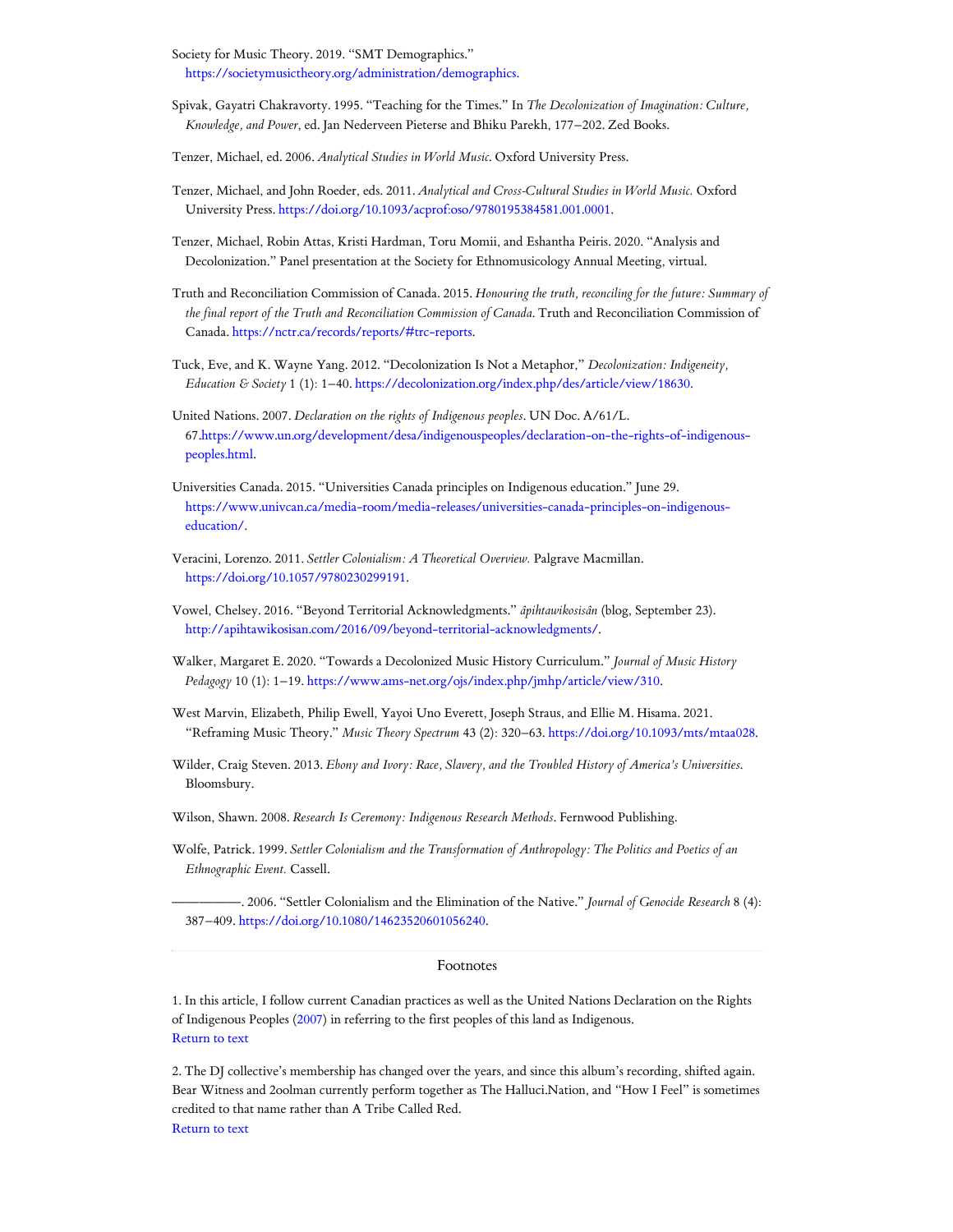<span id="page-15-0"></span>3. For more on the term *settler* see Snelgrove, Dhamoon, [and Corntassel](#page-13-3) 2014; and Battell Lowman and Barker 2015. [Return](#page-1-0) to text

<span id="page-15-1"></span>4. Land acknowledgments are not without their critics, however; see [Vowel](#page-14-8) 2016 and [Daigle](#page-11-2) 2019. [Return](#page-1-1) to text

<span id="page-15-2"></span>5. As one element of the Indian Residential Schools Settlement in response to class-action lawsuits from survivors, the Truth and Reconciliation Commission's work was focused on Indian Residential Schools. However, the attempted cultural genocide of Indigenous peoples in the territory currently known as Canada is certainly not limited to those institutions alone. [Return](#page-1-2) to text

<span id="page-15-3"></span>6. Early responses to the TRC's Calls to Action from higher education [included works](#page-14-9) such as Universities Canada 2015 and Pete [2016;](#page-13-4) Gaudry [and Lorenz](#page-12-9) 2018 provides a critical appraisal of the evolving situation at Canadian universities and colleges. [Return](#page-1-3) to text

<span id="page-15-4"></span>7. More recent events that have maintained these concerns at the forefront of public dialogue in Canada include the following: the Missing and Murdered Indigenous Women and Girls inquiry and final report (2015–2019); pipeline protests by the Wet'suwet'en and others (early 2020); the resurgence of the Black Lives Matter movement in summer 2020 (which in Canada often is connected to both anti-Black and anti-Indigenous racism); and new reports of unidentified human (often children) remains at various residential school sites, including Kamloops Indian Residential School, Marieval Indian Residential School, and many more.

## [Return](#page-1-4) to text

<span id="page-15-5"></span>8. As just a few of many authors to explore, see Walter Mignolo, Catherine Walsh, Aníbal Quijano, and Nelson Maldonado-Torres (all focused on Latin America); Kasturi Behari-Leak, Ngũgĩ Wa Thiong'o, and Frantz Fanon (all focused on Africa); Linda Tuhiwai Smith and Eileen Moreton-Robinson (focused on Oceania).

[Return](#page-1-5) to text

<span id="page-15-6"></span>9. Settler colonial studies is generally acknowledged to find its roots in works by Lorenzo Veracini ([2011\)](#page-14-10) and Patrick Wolfe ([1999,](#page-14-11) [2006\)](#page-14-3). However, the discipline has been critiqued for re-centering settler realities and ignoring or downplaying Indigenous resistance and resurgence; see Snelgrove, Dhamoon, [and Corntassel](#page-13-3) 2014. [Return](#page-1-6) to text

<span id="page-15-7"></span>10. Gaudry [and Lorenz](#page-12-9) 2018 offer more nuanced discussion of the ways Canadian institutions have engaged with Indigenization in practice.

[Return](#page-1-7) to text

<span id="page-15-8"></span>11. See for instance [Kuokkanen](#page-12-1) 2007, [Wilder](#page-14-12) 2013, [Grande](#page-12-2) 2018, [and Bhambra,](#page-11-3) Gebrial, and Nişancığlu 2018.

[Return](#page-2-0) to text

<span id="page-15-9"></span>12. Across music disciplines in Canada, see [Richards](#page-13-5) et al. 2019, Attas [and Walker](#page-10-7) 2019; in musicology, see [Walker](#page-14-13) 2020, [Levitz](#page-12-10) 2017, [Levitz](#page-12-11) 2018; in music education, see Hess [2015](#page-12-12) and [Bradley](#page-11-4) 2012; in [ethnomusicology,](#page-10-8) see [Brown](#page-11-5) 2020, Chávez [and Skelchy](#page-11-6) 2019; and in music theory see [Douglas](#page-11-7) 2010, Attas 2019.

[Return](#page-2-1) to text

<span id="page-15-10"></span>13. For statistics on the racial makeup of the Society for Music Theory, see Society for Music [Theory](#page-14-14) 2019; [Ewell](#page-11-8) 2009.

[Return](#page-2-2) to text

<span id="page-15-11"></span>14. This is anecdotally obvious; however, as three sources of evidence, see Duinker [and Léveillé](#page-11-9) Gauvin 2017, [Gonzales](#page-12-13) 2015, and Palfy [and Gilson](#page-13-6) 2018. [Return](#page-2-3) to text

<span id="page-15-12"></span>15. See [Lochhead 2016](#page-12-8) for a more thorough summary of the history of twentieth and twenty-first century music analysis and its focus on musical structure. The standard historical narrative of music theory as originating with the Greeks and focused on Western European and American art music and theorists (e.g.,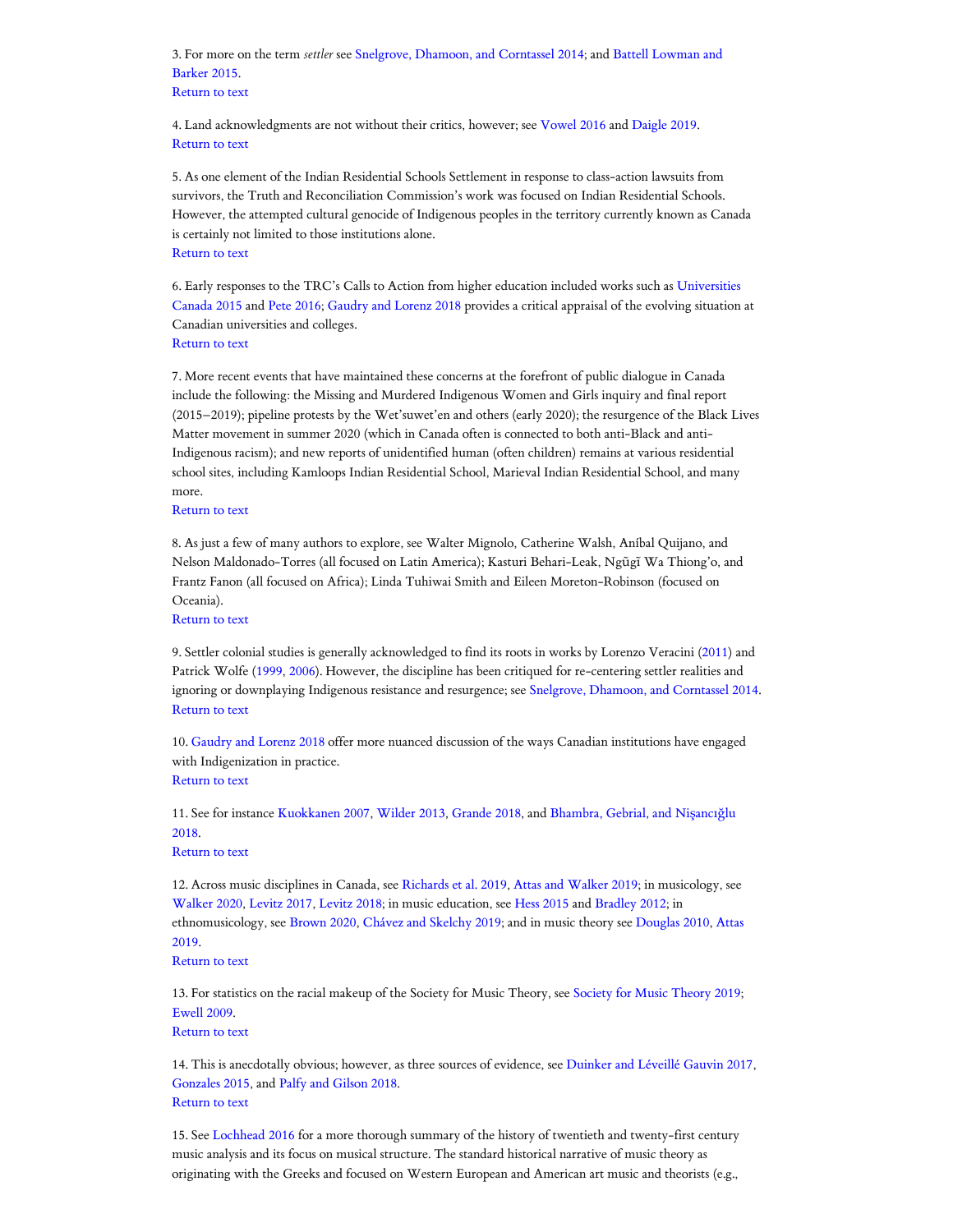[Christensen](#page-11-10) 1993, Bent [and Pople](#page-10-9) 2001, [Christensen](#page-11-11) 2002, Berry and Van [Solkema](#page-10-10) 2013) is surely a contributing factor to the particular makeup of SMT today, a bias shared with most other Western academic fields.

[Return](#page-2-4) to text

<span id="page-16-0"></span>16. The greater number of pedagogy-focused studies could be a long-term result of the College Music Society's 2014 report *Transforming music study from its foundations: A manifesto for progressive change in the undergraduate preparation of music majors*. Recent pedagogical work focusing on decolonization or related topics around inclusive or anti-racist pedagogies include Attas [and Walker](#page-10-7) 2019; [Coletti](#page-11-12) et al. 2020; [Attas](#page-10-8) 2019; [Hisama](#page-12-14) 2018; Palfy [and Gilson](#page-13-6) 2018. Some scholars have begun to address analysis; see [Tenzer](#page-14-15) et al. 2020. [Return](#page-2-5) to text

<span id="page-16-1"></span>17. The progression is similar to Nicole Biamonte's ([2010\)](#page-11-13) neighboring and passing Aeolian progressions, although in her categorization these progressions do not proceed to v. [Return](#page-3-0) to text

<span id="page-16-2"></span>18. Of course, these stated identities are not my only identities, and others impact my analysis in specific ways (or don't: I am reflecting on my identity as a parent as I write, and considering how rarely I allow that to enter into my professional practice). But these identities are dominant in my daily life, and reinforce my point that music analysis as currently practiced in academia is Eurocentric since many music analysts are of Western European ancestry and/or are trained in Eurocentric attitudes towards music. [Return](#page-4-0) to text

<span id="page-16-3"></span>19. [Robinson](#page-13-2) 2020 cites and critiques a similar attitude towards analysis found in early 20th century ethnographer Marius Barbeau's writing. Barbeau worked with Ernest MacMillan among various Indigenous groups and wrote that the musical sounds they were collecting could be written down: "our stave being a rack upon which to pin down sounds and rhythms whatever they are" ([Barbeau](#page-10-11) 1933 quoted in [Robinson](#page-13-2) 2020, 149). At the same time, it is important to note that not all notation results in a static and material sonic experience.

[Return](#page-4-1) to text

<span id="page-16-4"></span>20. Following [Ewell](#page-12-4) 2020 (himself following [Coates](#page-11-14) 2015), I do not see these as solutions, but rather, opportunities for change and growth. [Return](#page-5-0) to text

<span id="page-16-5"></span>21. Mignolo [and Walsh](#page-13-7) 2018 offer similar advice, arguing that decolonial scholarship needs to think with the local rather than about it. (17)

[Return](#page-5-1) to text

<span id="page-16-6"></span>22. See [Kuokkanen](#page-12-1) 2007, 105. For more on recognition and inclusion of Indigenous peoples specifically, see [Coulthard 2014;](#page-11-15) on institutional responses to inclusivity, see [Ahmed 2012](#page-10-12). [Return](#page-6-0) to text

<span id="page-16-7"></span>23. Beverley Diamond [\(2012](#page-11-16)) puts it well, stating that "an ethical relationship among participants in the projects of Indigenous modernity is essential." See also [Cooper](#page-11-17) et al. 2019. [Return](#page-6-1) to text

<span id="page-16-8"></span>24. Ethnomusicology has long considered Indigenous musics from around the world; further inspiration can come from Indigenous and non-Indigenous scholars focused on music in Turtle Island/Canada/the United States including Jessica Bissett Perea, Trevor Reed, Dylan Robinson, Tara Browner, Beverley Diamond, and many more. In the developing discipline of analysis of world music, analytical starting places include Tenzer 2006, Tenzer [and Roeder](#page-14-17) 2011, and the *[Analytical Approaches to World Music](#page-14-16)* journal and conference; key issues for consideration can also be found in [Malin](#page-13-8) 2019. Yet ethnomusicology and its methods also need to grapple with decolonization and Indigenization, as recent works such as [Mackinlay](#page-13-9) 2015, [Rosenberg](#page-13-10) 2016, Chávez and Skelchy 2019, [Brown](#page-11-5) 2020, [Schultz](#page-13-11) 2020, [Amico](#page-10-13) 2020, [and Hesselink 2021](#page-11-6) remind us. [Return](#page-6-2) to text

<span id="page-16-9"></span>25. This is such an important point that it makes up the first two sentences of Smith's book: "From the vantage point of the colonized, a position from which I write, and choose to privilege, the term 'research' is inextricably linked to European imperialism and colonialism. The word itself, 'research,' is probably one of the dirtiest words in the indigenous world's vocabulary." ([2012](#page-13-0), 1). [Return](#page-6-3) to text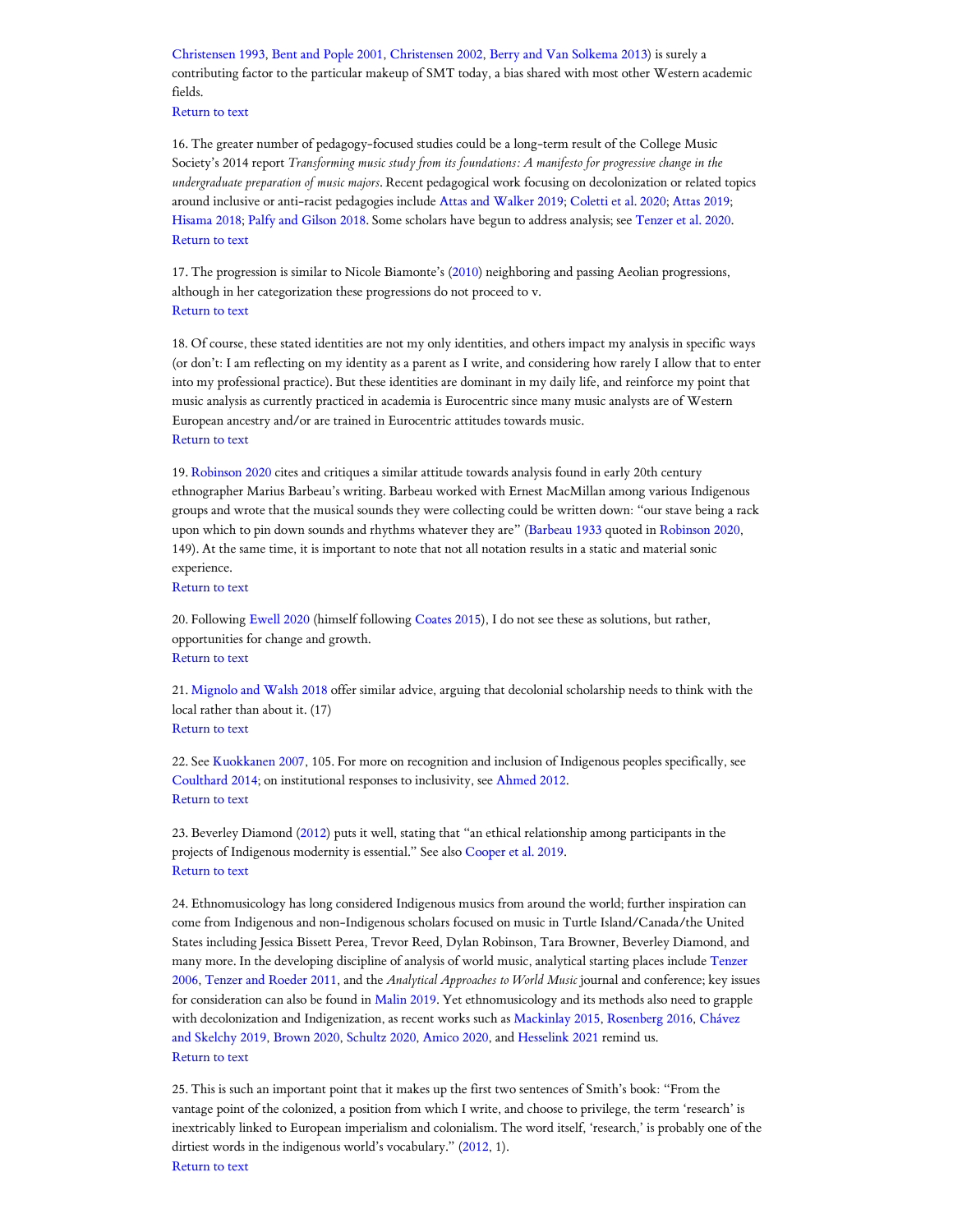<span id="page-17-0"></span>26. For instance, [Murphy](#page-13-12) 2019, [Murphy](#page-13-13) 2022, and [Rings](#page-13-14) 2015 discuss Cree singer-songwriter Buffy Sainte Marie; [Hardman](#page-12-16) 2020 analyzes the music of Inuk experimental vocalist Tanya Tagaq. [Return](#page-6-4) to text

<span id="page-17-1"></span>27. Here I am referring to [Robinson](#page-13-2) 2020's concept of "hungry listening," a term "derived from two Halq'eméylem words: shxwelítemelh (the adjective for settler or white person's methods/things) and xwélalà:m (the word for listening)" (2). Robinson writes at length about the ways in which white settlers in particular have a need to consume Indigenous cultures generally and music specifically, similar to starving gold hunters encountering xwélmexw (Stó:lō) peoples during the gold rush of the 1880s. [Return](#page-7-0) to text

<span id="page-17-2"></span>28. With "more-than-human," I am alluding to many Indigenous worldviews where humans are placed within rather than apart from the rest of creation, and where concepts of who/what holds life and spirit are less limited than in a Eurocentric worldview. Numerous Indigenous authors have explored these notions in more specific and detailed ways than I have a right to do here. [Return](#page-7-1) to text

<span id="page-17-3"></span>29. For a thoughtful perspective on presenting Indigenous music in the classroom, see [Palmer](#page-13-15) 2007. For a broader overview of the ethics of engaging with Indigenous traditional knowledges, see [Diamond et](#page-11-18) al. 2018. [Return](#page-7-2) to text

<span id="page-17-4"></span>30. [Lochhead 2016](#page-12-8) explores these points in much more depth than I have here. [Return](#page-7-3) to text

<span id="page-17-5"></span>31. [Wilson](#page-14-18) 2008 and [Smith](#page-13-0) 2012 are two of many texts describing Indigenous research methods that offer further examples.

[Return](#page-7-4) to text

<span id="page-17-6"></span>32. The list of "others" is many, but might include numerous texts by Marianne Kielian-Gilbert, Fred Maus, Benjamin Boretz, Marion Guck, and others; as well as scholars engaged in music and dance analysis, music and film/video analysis, performance studies, and more. [Return](#page-7-5) to text

<span id="page-17-7"></span>33. [Attas](#page-10-14) 2016 (drawing on [Deloria](#page-11-19) 2004) makes a similar argument. [Return](#page-7-6) to text

<span id="page-17-8"></span>34. See for example [Maus](#page-13-16) 1993, [Cusick 1994,](#page-11-20) [Kielian-Gilbert](#page-12-17) 1994, [Guck 1994](#page-12-18), [McClary](#page-13-17) 1994, Fisher and Lochhead 2002, [Guck 2006](#page-12-20), [and Lochhead 2020;](#page-12-19) many of these scholars draw on the work of thinkers such as Sandra Harding, Donna Haraway, and Bruno Latour, among others. [Return](#page-8-0) to text

Copyright Statement

Copyright © 2022 by the Society for Music Theory. All rights reserved.

[1] Copyrights for individual items published in *Music Theory Online* (*MTO*) are held by their authors. Items appearing in *MTO* may be saved and stored in electronic or paper form, and may be shared among individuals for purposes of scholarly research or discussion, but may *not* be republished in any form, electronic or print, without prior, written permission from the author(s), and advance notification of the editors of *MTO.*

[2] Any redistributed form of items published in *MTO* must include the following information in a form appropriate to the medium in which the items are to appear:

This item appeared in *Music Theory Online* in [VOLUME #, ISSUE #] on [DAY/MONTH/YEAR]. It was authored by [FULL NAME, EMAIL ADDRESS], with whose written permission it is reprinted here.

[3] Libraries may archive issues of *MTO* in electronic or paper form for public access so long as each issue is stored in its entirety, and no access fee is charged. Exceptions to these requirements must be approved in writing by the editors of *MTO,* who will act in accordance with the decisions of the Society for Music Theory.

This document and all portions thereof are protected by U.S. and international copyright laws. Material contained herein may be copied and/or distributed for research purposes only.